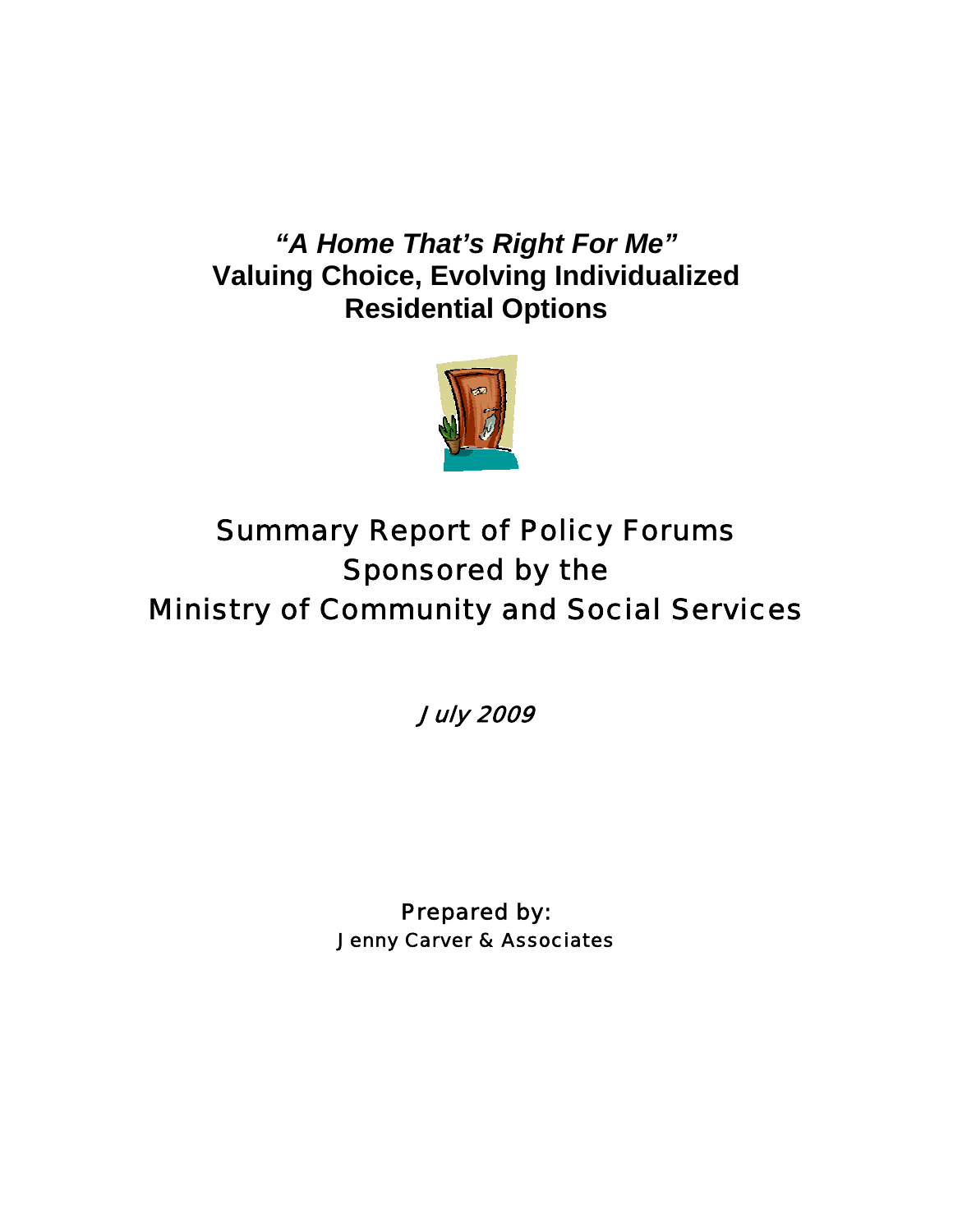# TABLE OF CONTENTS

| 1. Individualized Residential Model (IRM) Initiative and the Policy Forums  1 |  |
|-------------------------------------------------------------------------------|--|
|                                                                               |  |
| 3. Conditions to Support Individualized Residential Approaches  4             |  |
|                                                                               |  |
| Part II: Guide to Developing Individualized Residential Approaches 8          |  |
|                                                                               |  |
|                                                                               |  |
|                                                                               |  |
|                                                                               |  |
|                                                                               |  |
| A. Resources and Actions for People Seeking a Home that's Right for Them31    |  |
|                                                                               |  |
|                                                                               |  |
| D. Messages to Ministry of Community and Social Services 39                   |  |

**Appendices A, B, and C:** See separate document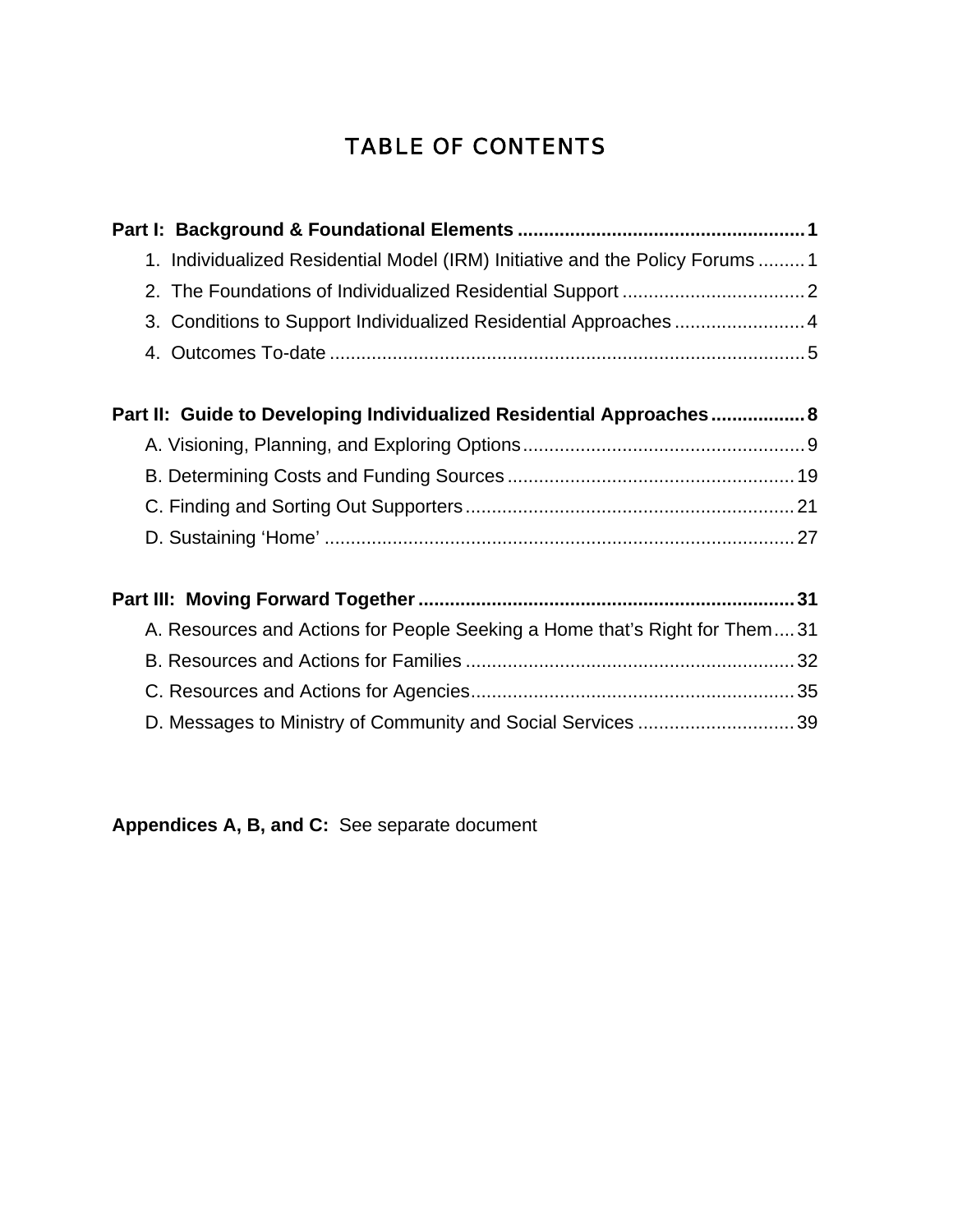# Part I: Background & Foundational Elements

# 1. The Individualized Residential Model (IRM) Initiative and the Policy Forums

In 2007-08, the Ministry of Community and Social Services (MCSS) provided funding under the Individualized Residential Model (IRM) initiative to create individualized residential arrangements for people with a developmental disability. The purpose of the IRM initiative was to allow people with a developmental disability and their families to work with an agency and propose an individually-tailored residential model concerning where and how they live.

IRM is unique because each living arrangement:

- is designed together by people with a developmental disability, their families and an agency;
- is tailored to each person's needs and preferences; and
- **•** recognizes the ability of families to provide supports.

Eighty-nine people with a developmental disability are now living in an IRM that is right for them, in addition to many others who developed individualized residential arrangements before the ministry introduced funded IRM in 2007.

In April 2009, four policy forums were held in Ontario, sponsored by the then Developmental Services Branch (now known as the Community and Developmental Services Branch) of MCSS. The Forums were designed to seek input and feedback from agencies and family members who had experience in working together to develop individualized residential approaches.

The Forums were held in Toronto, London, and Ottawa, and a videoconferenced session reached 10 sites across North and North Eastern Ontario. More than 250 people with a developmental disability, family members, and agency staff participated in the Forums.

The objectives for the Forums were:

- to identify the concepts, values and practices which are part of an 'individualized' way of thinking and doing business when providing residential support;
- to identify ways of building on current individualized residential approaches and the Individualized Residential Model Initiative (IRM) funded by the ministry in 2007-2008; and
- to identify strategies and actions for moving forward together towards a more "individualized" way of thinking and doing business when designing and delivering residential support.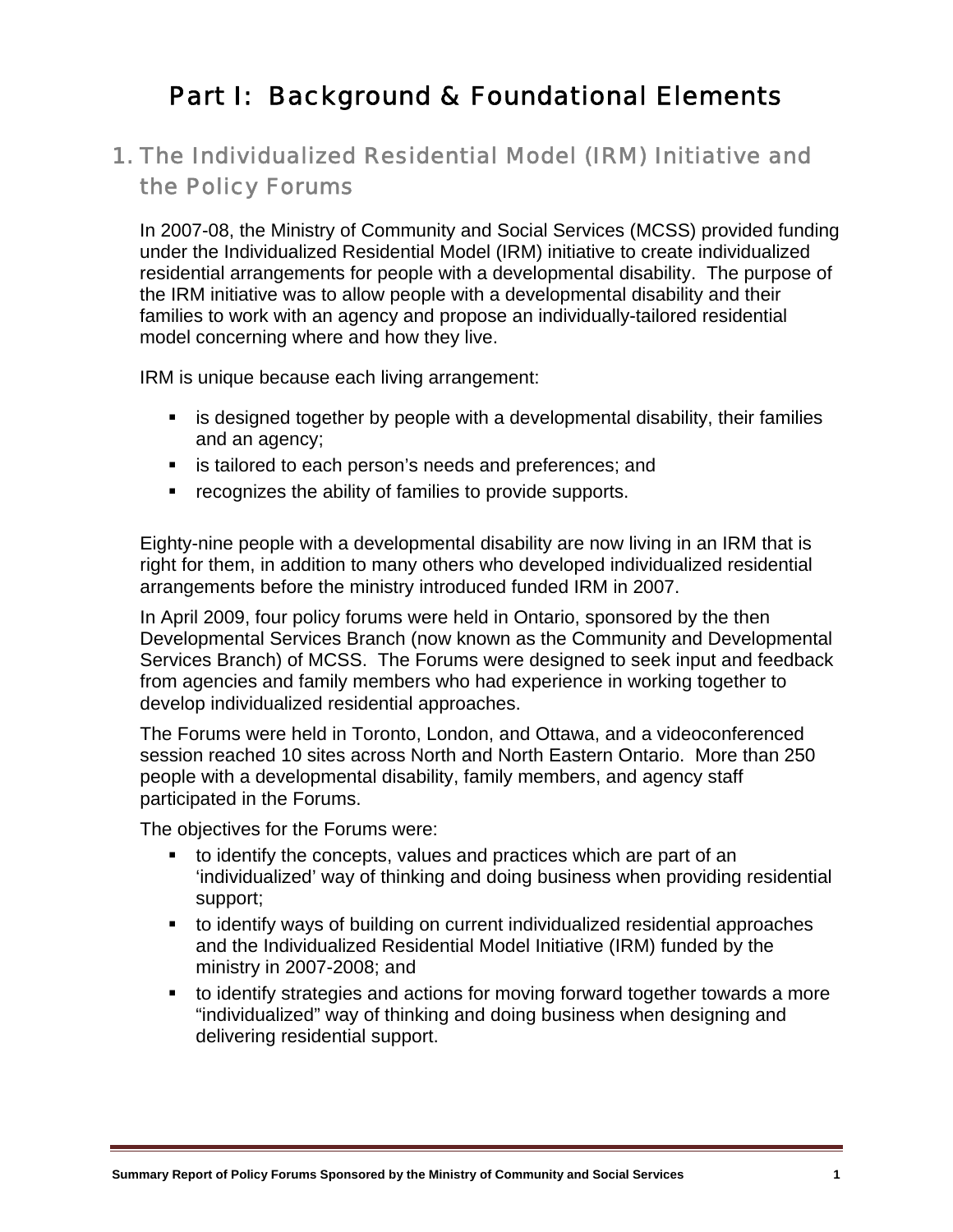The sections below summarize what was heard in response to these questions. In Appendices A, B, and C are additional resources that were identified as useful for designing and creating individualized residential arrangements.

# 2. The Foundations of Individualized Residential Support

The foundations of an individualized residential situation identified by those who have built and are living in, or supporting people in, individualized situations are:

# **The Possibility of Options:**

• Individualized residential approaches are developed through personal choice and exploration or consideration of options regarding home.

# **A Vision or Dream of 'Home':**

• Individualized residential approaches are developed from an individual's vision or dream of what 'home' means to and looks like for them.

# **A Plan for 'Getting to Home':**

• Individualized residential approaches are developed through an intentional planning process which puts into concrete terms an individual's dream. The plan identifies what 'home' will look like, who it might be shared with, what will make it feel secure, what supports will be needed, and who will provide them.

# **Understanding 'Home':**

• Individualized residential approaches come from an understanding that a person's home is a refuge, a place of privacy, and is not a 'program', even if the person may need staff support at times.

# **Directing your Life:**

• In an individualized residential situation the person is in charge, although their family, or other trusted people, may also be involved in decision making. Things don't happen without the person being 'in the driver's seat'. Decisions around changes are within the individual's scope of control, again, sometimes shared with trusted members of a circle of support. Funding that is allocated is to be used to support the person to fulfill the outcomes of their individualized plan for home.

*"I used to be in the middle of the person-centred planning group, with everyone around sitting around me in a circle, running the show and making decisions, sometimes checking in with me. Now I'm directing where I live, who supports me, when I pay them, all my choices related to home. This person-directed approach is quite different."* (Self-advocate)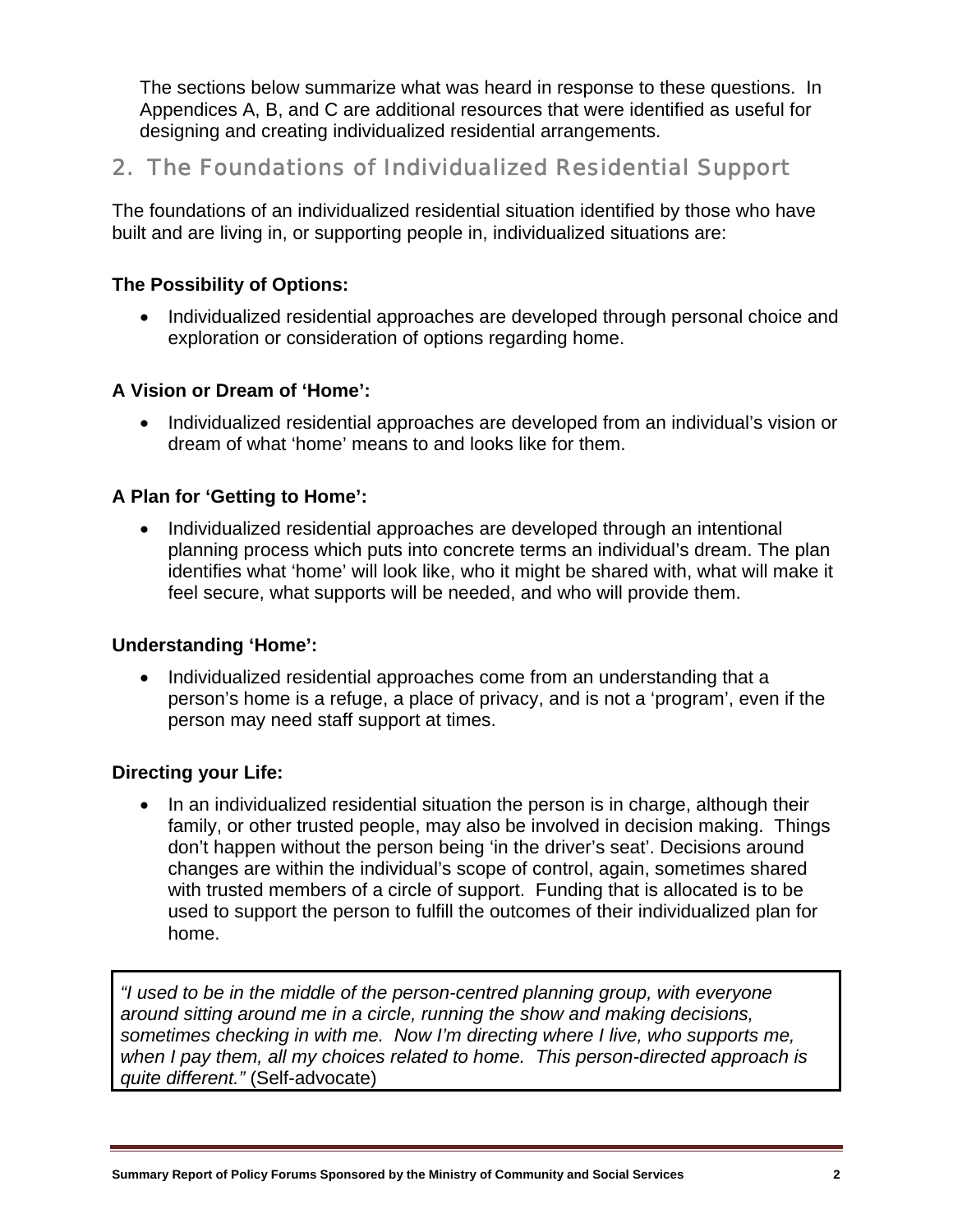# **Selecting, Building, and Directing the Supports:**

• Individualized residential approaches include a realistic understanding of the supports that a person needs, offered by people who are part of the individual's community, and selected by the person. Many supports can be natural, informal, not just offered by paid staff. Where supporters are paid, the person has a lot of say about who they are.

 *"Our son now is very clear about who he enjoys spending time with – about which people he wants in his life. And he communicates with his own workers about how he wants to do things and how he would like the support delivered. He is also very clear on what works and what does not."* (Parent)

# **Security, Safety and Sustainability:**

• In individualized residential situations, the person is able to define the level of independence they want, and all efforts are made to respect the person's will to be autonomous, building from their capabilities. The person and their trusted supporters will be involved in discussions about safeguards to ensure that to the extent possible, risks are thought through and safeguards are in place.

 *"For the people supporting us – for health and safety reasons they "BUBBLE WRAP" us, but we have to take the layers off. What if I wrap you and you can't do what you want to do – you don't get bruised but you can't handle your shopping, handle money. You have to let us be independent and have the experience." (*Self Advocate)

*"Safety and security comes from informal human ties and relationships not from formal structures. People engaged in relationship act because they care about the other person. People's lives must be shaped and supported by their personal relationships (friends and family) not by services and programs"* (Beth French, *Brockville and District Association for Community Involvement -* Forum Presenter, 2009)

#### **Inclusion:**

• Individualized residential situations are not 'islands' within their community, but are part of a neighbourhood, where people with a developmental disability can take on the roles associated with community citizenship and participation. There are many natural connections which can grow, as a range of roles are taken on by the person, who is not a program recipient or client, but a community resident. The person is a 'householder' just as anyone else in the neighbourhood.

*"We wanted a home in the local community where our daughter grew up and has family and connections – you are safer, more connected where you are well known. She now lives in her own apartment where she is able to walk to places instead of always having to drive, therefore more visible – close to family, and walking distance from our family home so more inclined to mutual visits, drop-ins, etc."* (Parent)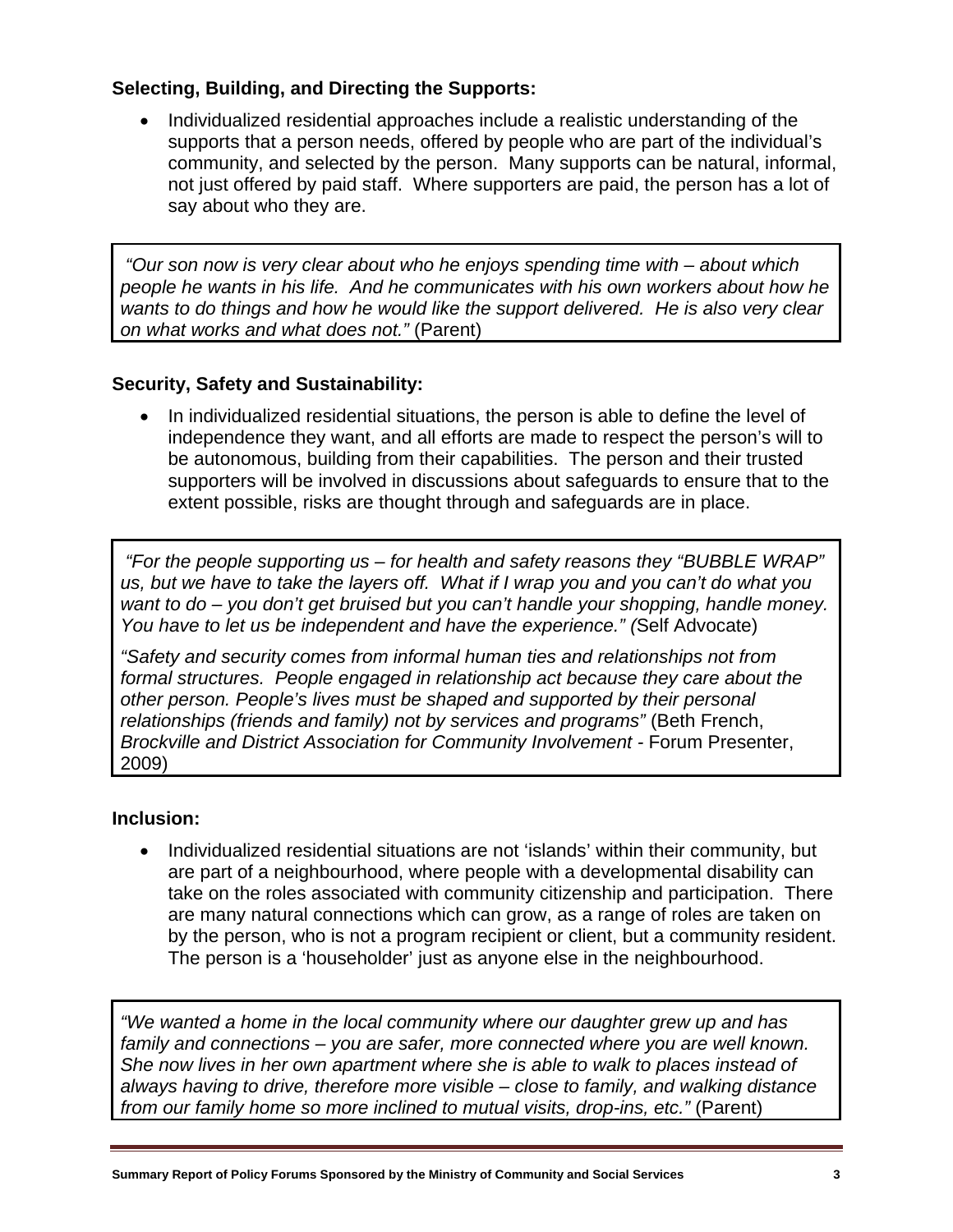# 3. Conditions to Support Individualized Residential Approaches

# Within Developmental Services Sector Agencies

In order to support the development and sustaining of 'home' the following conditions have been identified as enabling effective individualized residential support in addition to the above foundations:

- Individualized budgets within the agency
- Portability of funding and transparency around funding to person and family
- Resources and options for independent individualized planning
- Education and resources available to **all** families not just those in service relationships, and a willingness to support the development of networks including autonomous family groups and self advocacy groups
- Clear board values and mission consistent with responsive individualized approaches; firm value base and how it will be implemented
- Willingness to be flexible unbundled, undo, redo to meet a person's needs
- A culture of change, innovation, learning and responsiveness
- Strong and trusted partnerships with people with a developmental disability and their families based on honest, mutual respect and a willingness to challenge each other's thinking

*Ideally, the vision is that the person not only gets a "home" of their own making, but that the home becomes an anchor in the pursuit of a rich and rewarding life. Since one's home life intersects with so much else in a person's life, getting it right helps put in place the other key pieces necessary for a deeply satisfying and uniquely suitable life.* (Michael Kendrick, 2009)

# Within Community

The following conditions have been identified as critical to supporting and allowing the kinds of choices and experiences of home in an equitable way to all citizens:

- Awareness and education of community members around citizenship and inclusion rights and capabilities of all people with a developmental disability
- An adequate range of affordable housing options
- Adequate levels of income for people who are unable to achieve gainful employment due to their disabilities, enabling them to be tenants, and homeowners
- Sustainable funding to support people in homes of their choice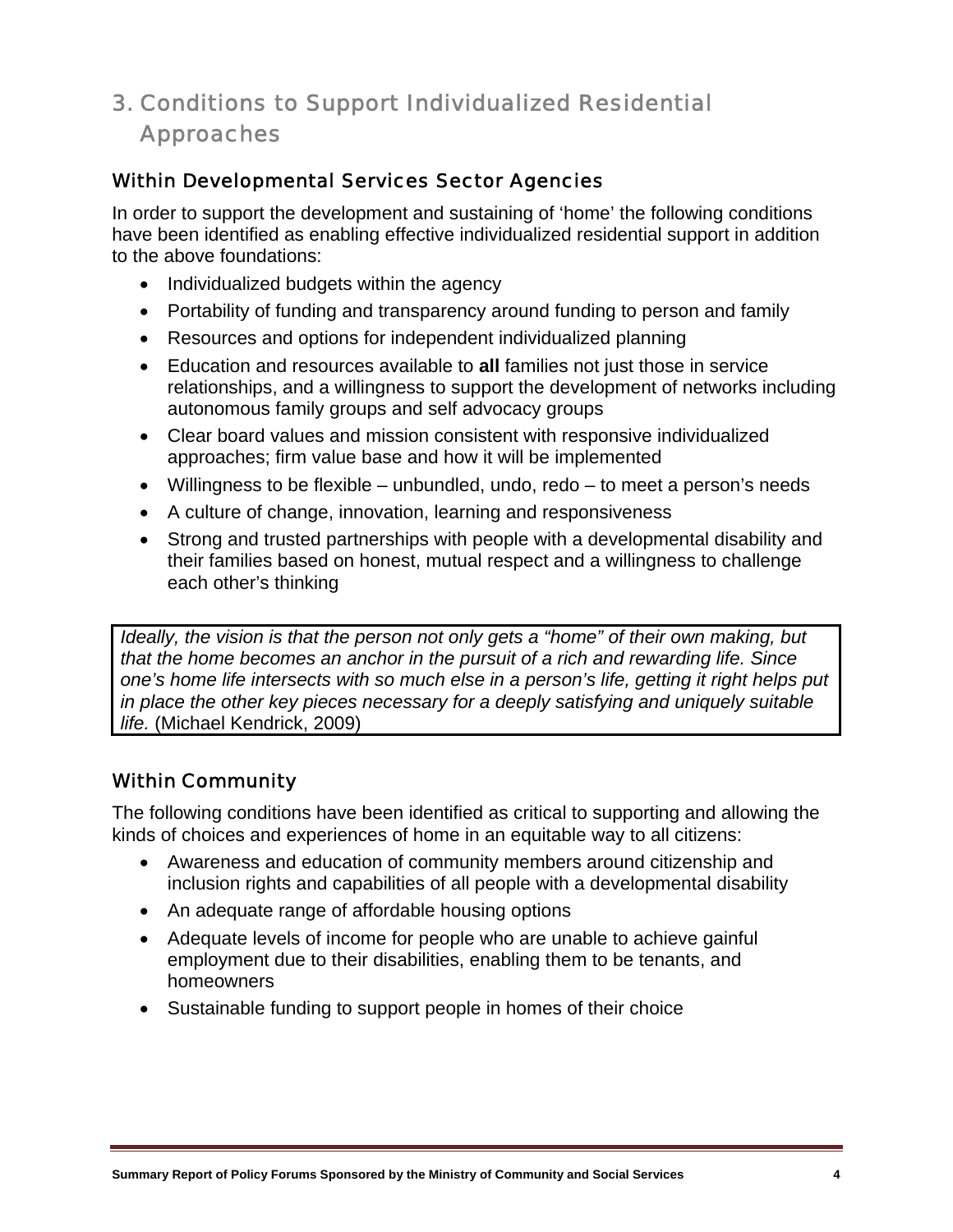# 4. Outcomes To-date

Many people with a developmental disability, families, communities, and agencies across Ontario have made substantial progress over the past few decades in helping people achieve their dream of "home". There are many individualized support arrangements across Ontario which predated the Individualized Residential Model (IRM) Initiative which was funded in 2007-08. With the IRM initiative, however, more people seeking a home that's right for them and their families were able to move from dream to reality.

In 2007-08 MCSS received and approved a diverse range of individually-tailored proposals from across the province in response to the IRM initiative. Eighty-two proposals were submitted to regionally-based offices and 62 were approved for implementation. As a result, a total of 89 people will be supported in their homes of choice when all 62 approved proposals have been fully implemented. This included 14 people who have moved from an existing ministry-funded space into an innovative model that better meets their needs and preferences. These numbers reflect the number of applications only, and it should be noted that several innovative model proposals include service for more than one person.

In total, \$3.6 million was allocated to individualized residential proposals in 2007-08, with an average allocation of \$42,000 per person. The cost per person, however, varied widely, with some receiving \$14,000 to back-up family and housemate support to an individualized residential situation, and one person with high support needs receiving \$110,000 where paid support was needed on a 24/7 basis.

Living arrangements were created for people of all ages – from young adults graduating from high school, to older adults whose aging parents were becoming less able to provide care. Families have been active and involved – from designing the living arrangements to coordinating supports. Agencies have continued to play a key role in these situations, with varying degrees of involvement. For example, in some situations, the agency provides brokering and selection services around hiring supports, in other situations, it is the agency staff who coordinate and provide 24/7 support. Agencies have also been particularly helpful to families in assisting with accountability requirements, developing service agreements and contracting with support workers and housemates, as well as in helping people with a developmental disability and families keep the plan on track and the dream alive.

At the Forums, people with a developmental disability, families and agencies identified the outcomes related to moving toward their vision of "home":

#### *Comments from people with a developmental disability about finding home:*

- "My funding is my funding; I hire my own staff if I don't like them, I say "see you later". I make sure things get done. I have volunteer friends. One is like a brother to me."
- "I live in a 2 bedroom condo with no roommates. I didn't want to share my home. I know my neighbours and they know me. I am unique – I control everything around me – if I'm not in the mood to do it, I didn't have choices when I grew up. Now I have choices."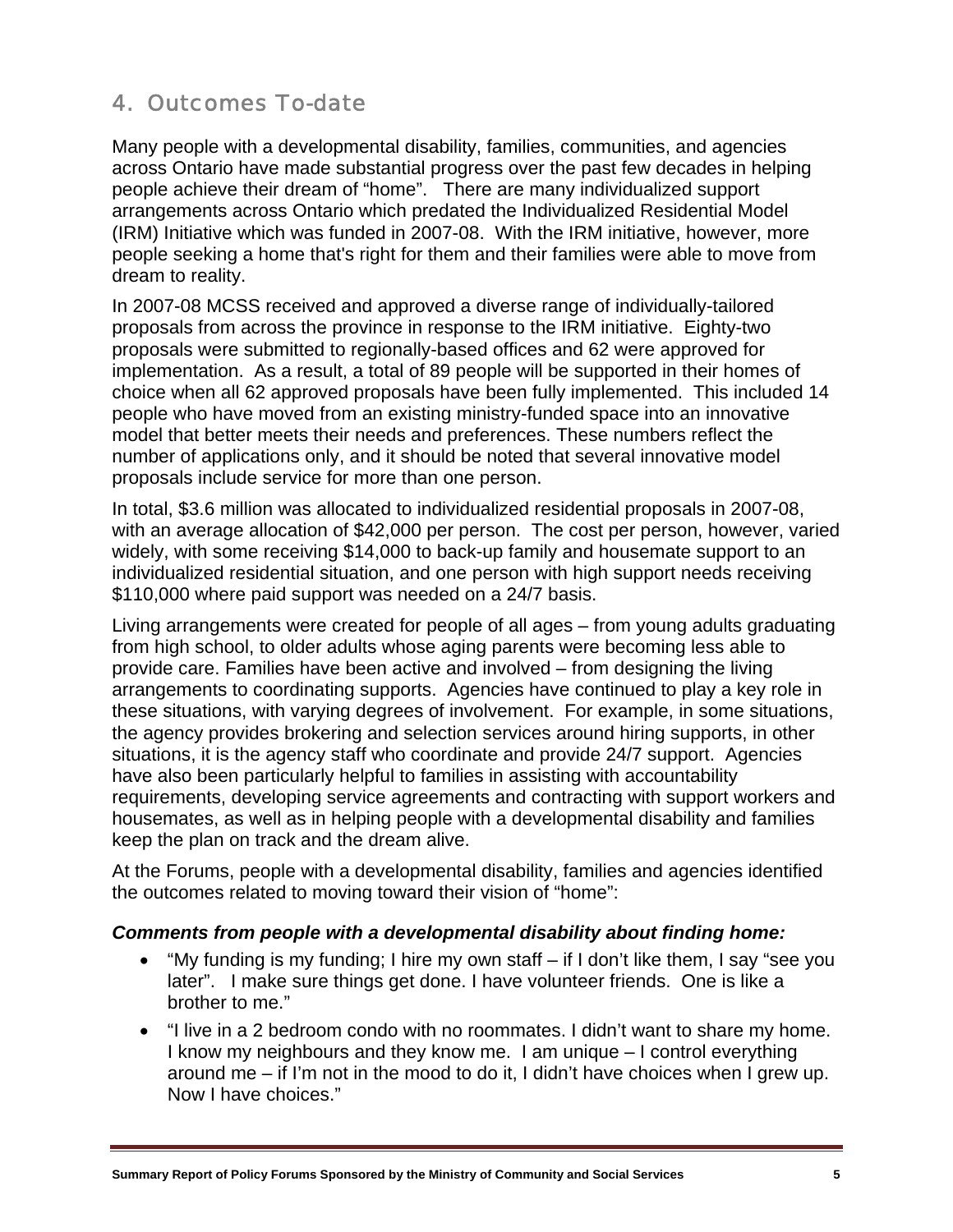• "The benefits for the community are big– less stress on our health care system, and more effective use of government funds. I was deemed to need support 24/7. Now I have a worker who I've had for 9 years. At the beginning I needed her constantly...now she is a fly on the wall."

#### *Comments from family members about their son/daughter finding home:*

- "I think the biggest benefit with our son is that he's almost had a personality change – in the 90's when he first moved, he had 24 hours a day of support. Now he's gone down to 20 hours of support a week – and he's saying that he doesn't want that. He's more talkative and assertive. It reflects something about him and what he's experiencing."
- "It's not something we like to talk about but it's CHEAPER. Services cost money. My son went from 24 hours a day of support down to 15-20 hours per week in his apartment. I have to give credit to the person approach – every year his budget seems to be getting less."
- "The family involvement became much more as family visitors were part of their 'home' life instead of going into a 'facility'. And there was a ripple effect as the supports came naturally. And you have the neighbours and family friends that start getting involved – a great benefit for everyone."

### *Comments from family members about working with agencies and funders:*

- "Both organizations made an effort to get to know what our daughter wanted and needed; and what our family wanted and needed, and took the time to listen. I can't say when the transition took place – but now it is well beyond partnerships and relationships. I don't want to say friendships, but it is a very comfortable place to be in."
- "Ministry people who have been real advocates for our cause have supported us in what we're trying to do and they understand."
- "We are fully involved in the hiring, the screening, the orientation, the training, and we co-supervise. There is a huge trust between the agency, the brokerage and us. We use the agency for overnights and when we take vacations. We keep a contract and we are fully aware of the responsibilities that we have, and we know about finances at any point in time – it's important. It puts us in the driver's seat with our daughter – we believe families need to take responsibility for their individualized funding."

People with a developmental disability and families spoke about the range of housing environments that have developed to respond to a person's needs and preferences, and also some of the unique support arrangements which have been established (See Appendix A for housing and support arrangements and more detailed stories about some of the individualized residential arrangements which are being supported in Ontario).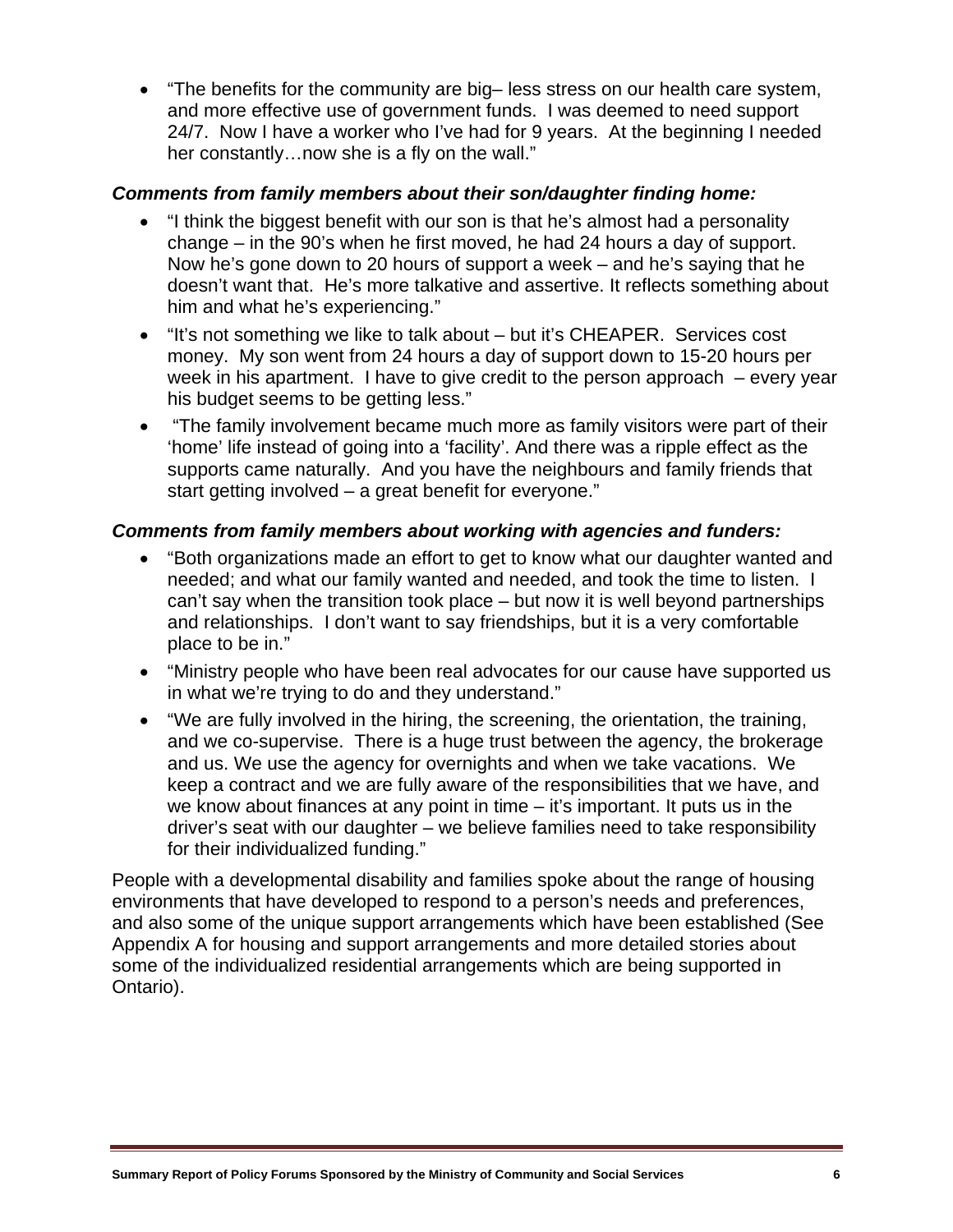## **Why we need to move in this direction**

Why would a person, a family, or an agency want to move ahead with a more individualized approach to residential arrangements? What we heard from people with a developmental disability, families and agency staff about the reasons for going in this direction were:

- People with a developmental disability are citizens, and have the right to independent living to the degree they want, so people can live in dignity and feel safe, and valued in their own communities.
- It is the best way to support people to live a full, good, quality life, live their choices, take ownership of their life, and grow their capabilities.
- It is what this new generation of young people who are used to integration and inclusion want.
- It builds on person uniqueness all citizens have a contribution to make to their community and this will allow people to add value in our communities, to be seen differently as full citizens, and to build stronger inclusive communities themselves.
- An individualized approach is not necessarily more expensive and the satisfaction rate is considerably higher for the person and the family.
- It is the best use of resources, and as a result, agencies can provide services to more people.
- When people grow and develop their own abilities over time, they end up requiring less support, which again results in lower support costs.
- When an individual's needs are met, it also results in fewer crises.
- Staff who support these people report a higher level of job satisfaction and motivation.
- Support arrangements have developed into innovative initiatives with new partners contributing. Together these partners have increased the capacity of the community to support people with developmental needs.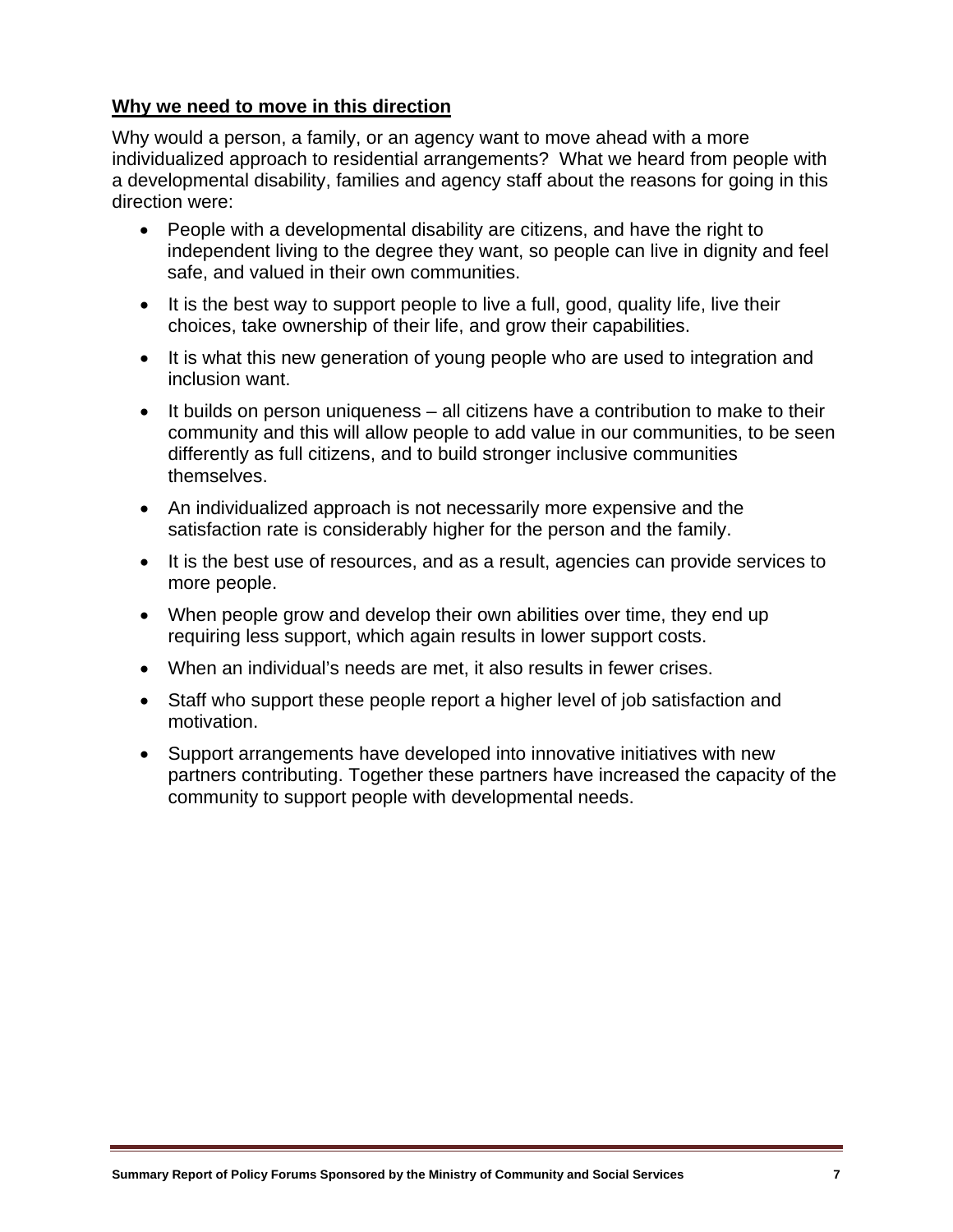# Part II: Guide to Developing Individualized Residential Approaches

*The following guide outlines a step-by-step process for developing an individualized residential arrangement. It includes key questions to ask during each step, whether you are a person with a developmental disability, an agency, or a family member of a person seeking a home that's right for them.* 

The process of 'finding home' includes some common experiences and steps, although these steps may not always be in the same sequence for all people with a developmental disability and their families. It is critical to remember that this is not a 'lock step' process, but an evolving one, and that we are focusing in this document on the elements of 'finding home'. The vision, plan, and relationships that develop around supporting a person to have a good life will need to include many aspects of a person's dream and plan, but the 'home base' is a critical anchor for creating that good life.

The graphic below includes the four key components of an IRM and the steps involved. On the following pages these steps have been 'fleshed out' with a discussion of the potential roles of those involved.



**Summary Report of Policy Forums Sponsored by the Ministry of Community and Social Services 8**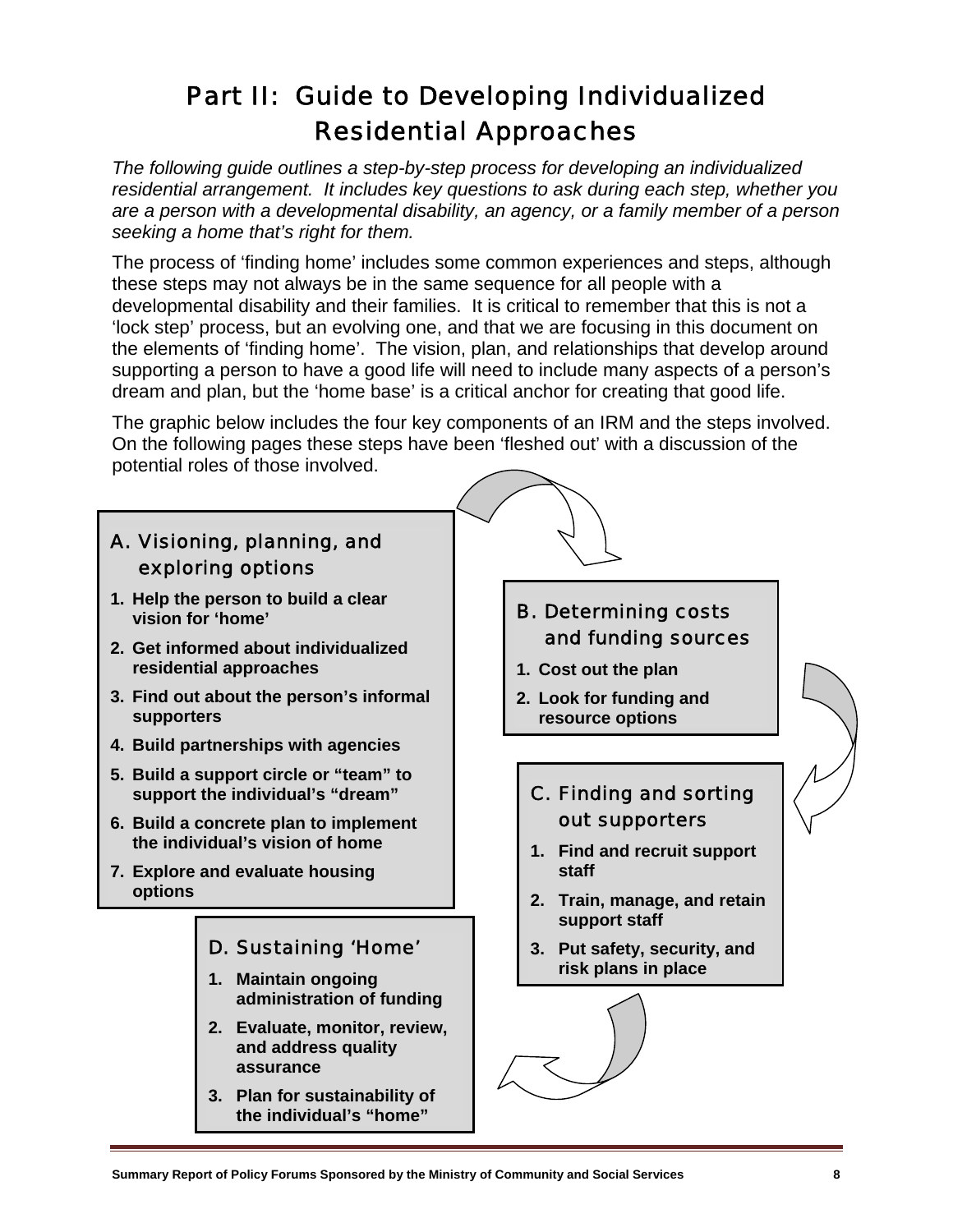# A. VISIONING, PLANNING, AND EXPLORING OPTIONS

# **1. Build a clear vision for 'home'**

People need to be encouraged and supported to explore their hopes, dreams, and vision for the future in terms of 'a home' that's right for them. Others need to listen, to contribute, and to stimulate thinking. Focus on how the person wants to live and be supported. Also focus on how the 'feel' of the home, rather than just on the actual physical aspects of the home. Be willing to try out new ideas, think about possibilities, and explore them. Some people with a developmental disability and their families are quite comfortable having visioning discussions on their own; other people with a developmental disability, families and support circles have found it quite helpful to involve a facilitator, broker, or third-party planner.

*I wouldn't have been able to think in broad terms about (our daughter's) future and possibilities of it without the facilitator prompting and asking questions. And having them listen to what my reaction was. And then they would supply a thought that turned it in a different direction – it provided me with an opportunity to think differently. I thought I had a clear idea – but realized I needed some prompting to think in different directions – I found it enormously helpful."* (Parent)

Below are some questions that may help a person think about what home would look like and mean for them. In addition, to ensure there are quality indicators that can be used in the evaluation process down the road, it is important to think about how the person would know they were successful in achieving their dream of 'home'.

- What is important about 'home' for them? (e.g., feeling safe and secure; having their own key and coming and going as they wish; being in charge of who comes and goes; choosing who they live with and who supports them) *What would this look like if it was achieved?*
- What are the good things the person wants in their 'home'? (people, things, environment 'feel') **What would they see if these things were present?**
- What kind and amount of support does the person need? What are the important characteristics of supporters and relationships in their 'home'? (E.g., they listen and take my word seriously; they do what they say they will; they call before they come). How would the person observe that this is the case? **What would they see?**

# *People seeking a home that is right for them need to:*

- Start planning and visioning early, before leaving the school system.
- Think about what is important about 'home', where they live, who they live with, and who they have to support them.
- Talk to other people who were successful in finding a 'home' that was right for them and ask them about their dreams.
- Think about the things they need help with and the things they can do on their own where they live; think about what they would like to learn to do more of on their own when they are in their 'home'.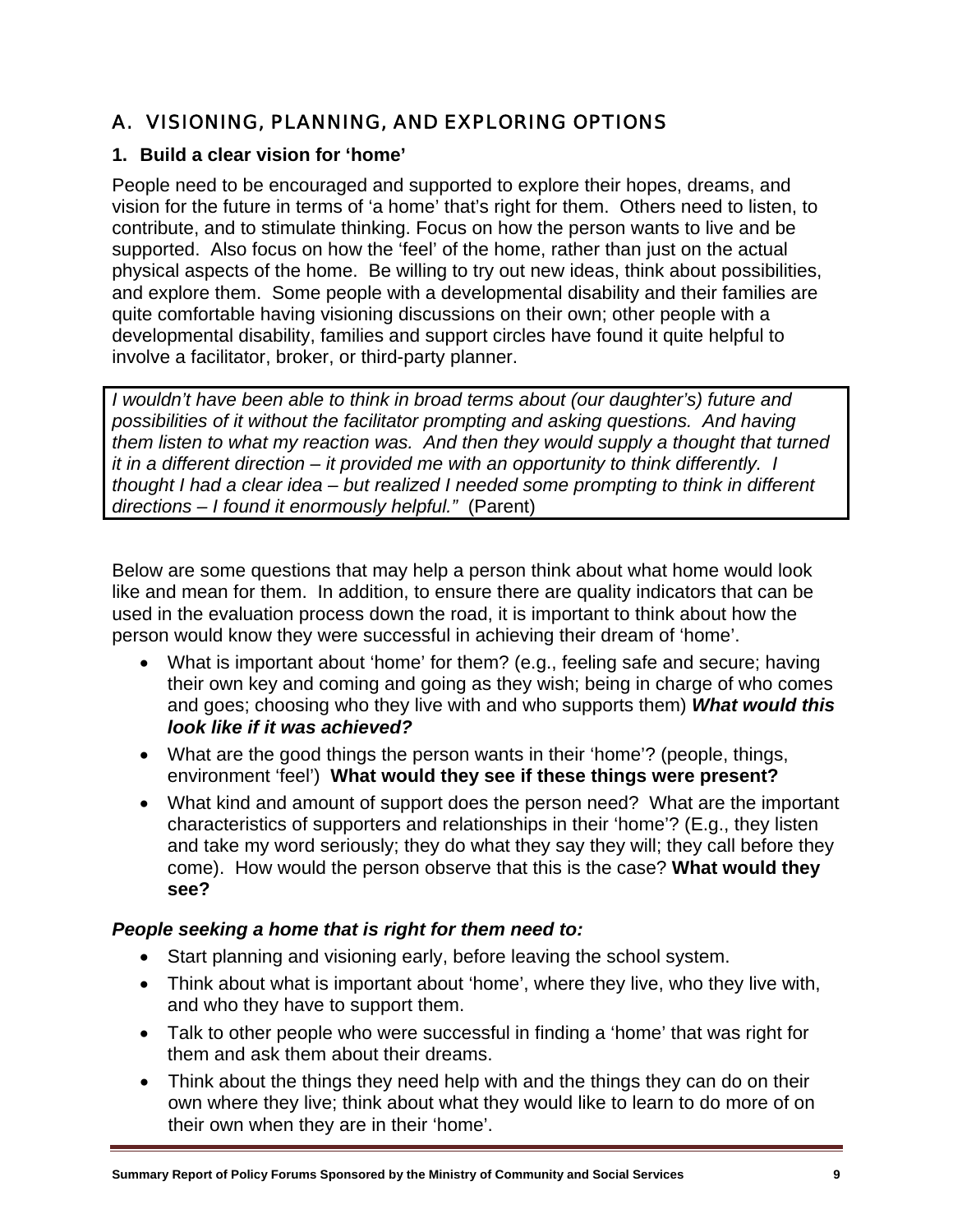- Ask questions and learn about housing options.
- Have an open and honest discussion with family and other trusted people about their future vision of "home". (If the person is unable to speak, they should use other communication methods to let their circle of supporters know what they want.)
- Go to all of the planning sessions with their trusted circle and their family. (If they cannot go, or find this too difficult at some points, they need to communicate about their preferences for 'home' to someone they trust.)

#### *Family, friends, and support circle members need to:*

- Recognize that the person needs to be stimulated and supported to dream so that they can create a clear vision of what they are seeking in terms of 'home'. Give the visioning process the time it deserves.
- Draw in those who can support and be the foundation for building an individualized 'home that's right'. Include creative people who are forwardthinkers. Include people who know the person well.
- Practice putting the person first. Listen, take in, and work from the individual's desires and preferences, rather than trying to contain them. Hold back from a desire to protect and think about 'what's best' for the person, or from having your own solution in mind.
- Support each other, debate, challenge, vision really listen to the person (experience shows that family members also need to broaden their thinking).

*"The vision for our daughter was based on 'what do typical individuals, typically do, at any typical age in a typical situation. A person has the right to a life independent from parents; siblings should be siblings; parents have the right to be empty nesters at a reasonable age. It took many years to get to the stage where we had a clear vision of what a home and life for our daughter should look like. It took a lot of going down different paths working with agencies to get it right."* (Parent)

# **2. Get informed about individualized residential approaches**

Persons with a developmental disability and their families need to be proactive and become informed about individualized residential approaches. Agencies need to help families by providing the information they need.

#### *People seeking a home that's right for them need to:*

- Talk with friends about what being independent means; learn from each other.
- Visit and interview peers who already live independently in a variety of situations.
- Learn about what is involved in running a home, including budgeting, safety and security, healthy eating, the risk of loneliness and change, and hospitality.
- Get informed about options for living with others or on their own.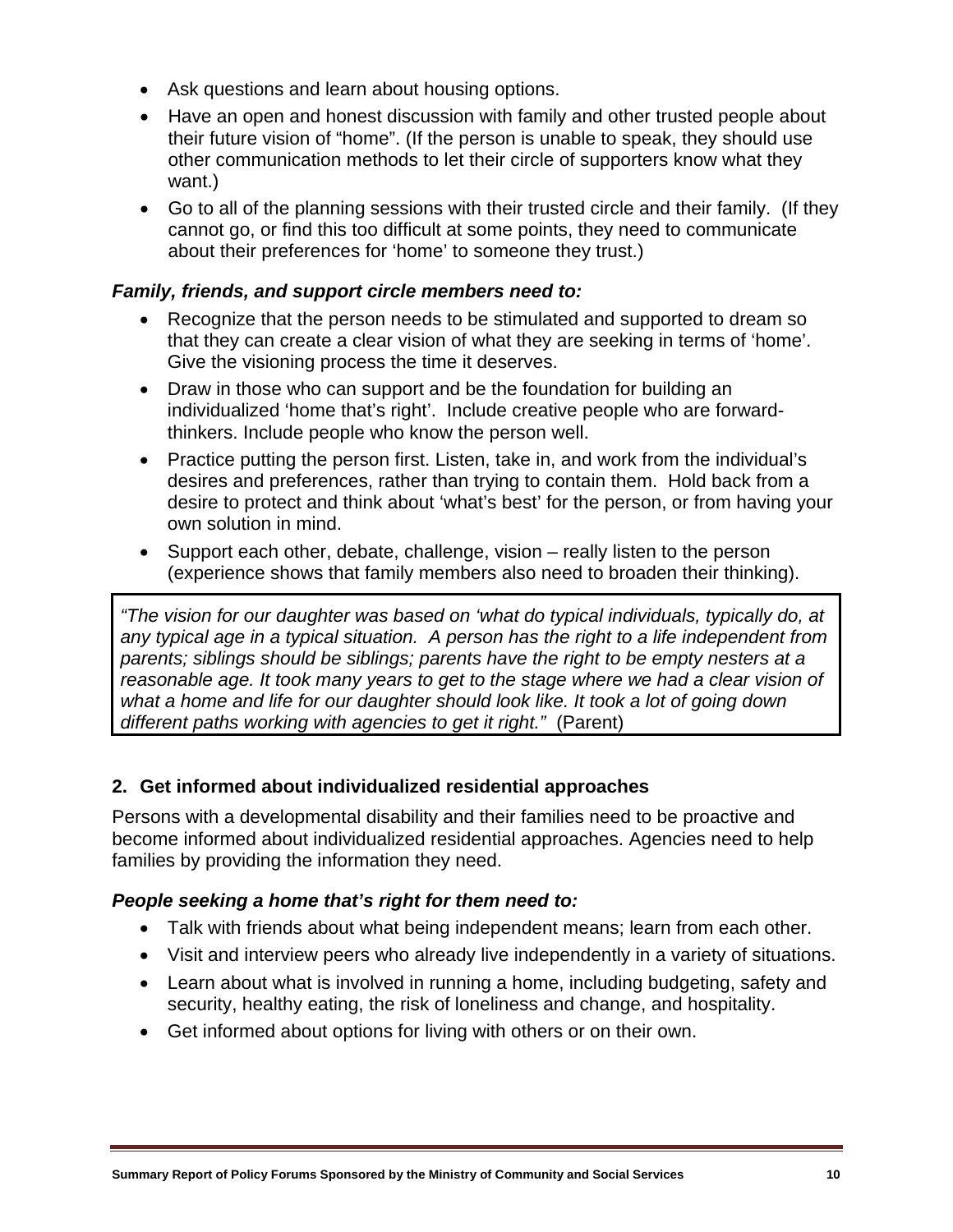### *Family members need to:*

- Actively seek knowledge and information. Ask questions and engage in research – find out what else is happening in the province. Seek the advice and support of professionals, and best practice information.
- Engage in informal or formal networking; have parent-to-parent conversations to hear success stories to inspire and stimulate thoughts; join or develop a parent group for information and support purposes; think creatively with other families about how to share resources and collaborate on solutions.
- Be willing to move out of their 'comfort zone' to honour their son's or daughter's desires…learn from other families about how they coped with that.
- Establish a connection with an agency and develop an understanding of what they can provide and assist with.
- Communicate to the Ministry of Community and Social Services and providers about needs.
- Investigate planning options in their local area (through agencies, third-party, brokerage, family organizations) in order to have knowledge of choices when funding is available.
- Think outside of the current agency services menu to investigate options even if they do not exist already.
- Learn about the reporting and accountability requirements.

#### *Agencies need to:*

- Disseminate and share information at town halls, forums, training sessions, and through family groups/networks (both formal and informal ones) around housing and planning options.
- Encourage parents to start thinking and planning early.
- Hold orientation and information sessions for families and meet with families when new initiatives come up.
- Assist in building a parent group.
- Help families know what some of the best practices, approaches and options are, and who they can connect with in the province to find out more.

*"There is a pressing need for education all around...from all levels of the ministry and to all providers of residence of any sort now serving in our communities. Proper education will bring enlightenment to all, remove fear of the unknown, allow this new development to be a cooperative success and bring Canada in line with many other parts of the world*. (Parent)

 *"We initially became interested in Life Sharing residential models when we learned about the L'Arche movement and how non-disabled companions made a commitment to share their lives with someone who has a disability. We then learned about the Supportive Roommate model where ordinary citizens live with persons with disabilities in exchange for reduced rent. We decided that in our situation, both models needed to be combined because they are both critical for securing a stable, loving, and nurturing living environment for our daughter."* (Parent)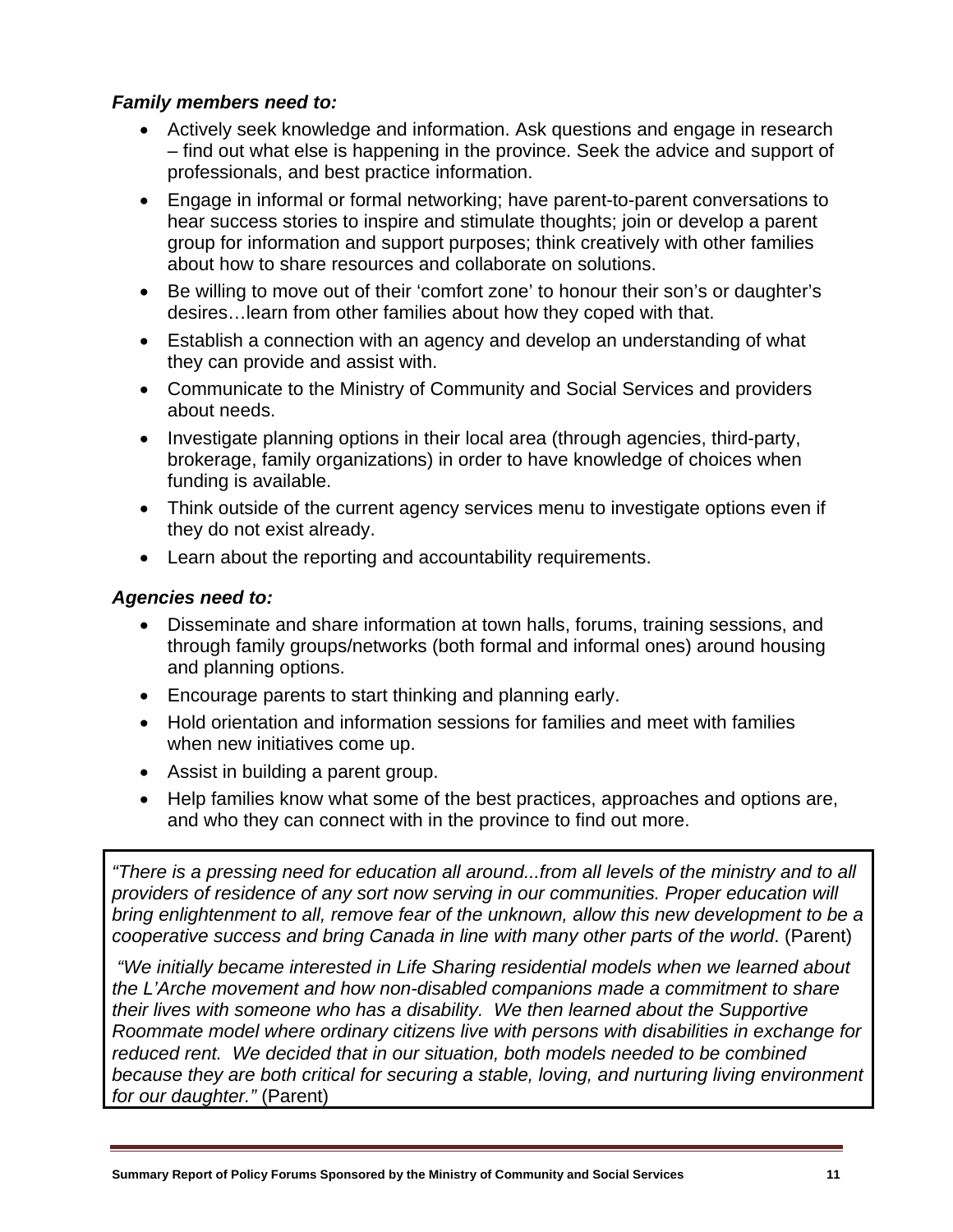# **3. Find out about the person's informal supporters**

People seeking a home that is right for them and families will need to think about what support has meant, and currently means, to them – to look at the past, current and potential natural supports in the person's world, and challenge community members to support participation. There is a tendency to think about paid agency supports, and although there will be a place for this, likely, it will be around those areas where natural supports cannot be accessed, or where the role is perhaps too personal to be filled by friend or family.

*"There is great power in informal structures. Safety and security does not come from formal structures but from the people who freely give their time to be in relationships with vulnerable people and from the commitment they have to the well-being of those people."* (Beth French*, Brockville and District Association for Community Involvement* – Forum Presenter)

*"I notice that people start to look for community first, rather than agency – and that leads to more creativity in supports that are not agency based."* (Agency staff)

### *People seeking a home that is right for them need to:*

- Think about what natural connections have been positive and comfortable.
- Think about places in the community that have been welcoming where connections have been built.

#### *Family members need to:*

• Look at the community with open eyes – friends, faith community, neighbourhood, son's/daughter's connections. Think about who may be able to have a role as a natural support – even push a little.

#### **4. Build partnerships with agencies**:

Getting to know what the different agencies offer, the values they are committed to working from, and the various options for their involvement (in addition to being the "paymaster") is something people with a developmental disability and families should be doing in the early stages of planning. There are many agencies in Ontario doing leading-edge work when it comes to helping families to create individualized residential arrangements for their sons/daughters. These agencies have been instrumental in building a culture of alliance and partnership with people with a developmental disability and their families. People with a developmental disability and their families need to work towards building a strong relationship with an agency so that they will have caring, concerned professionals available when they may need them. It is only over time that an agency can come to know the person and their dreams and preferences. There will need to be discussion about how involved the person and family want, and need, an agency to be. Within the relationship between the individual, the family, and the agency, it will be important to identify who has the skills, the resources, and the will to manage the administration, hiring, and contracts.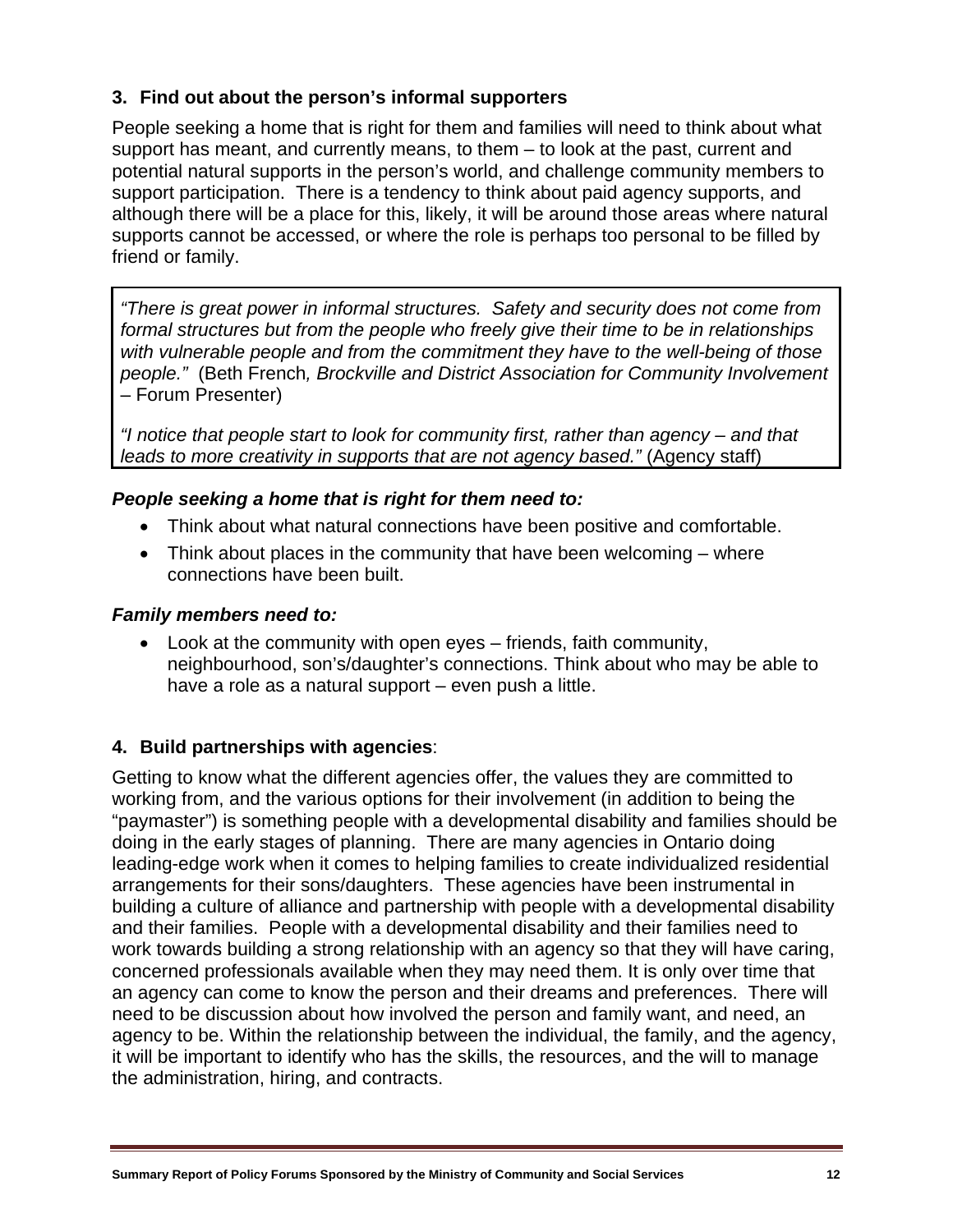## **Agencies can help with:**

- Assessing appropriate options and seeing possibilities
- Identifying support needs and costs, and identifying all administrative support requirements
- Recruiting for support needs and training
- Supervising workers
- Assisting with application processes
- Finding a skilled planner to facilitate the planning process
- Ensuring that the person's plan is carried on when family members are no longer able to help

*"We all have to let down barriers and appreciate this is an opportunity to work together – and we have to set aside our defences and put the person at the centre – and work on their behalf. Agencies who partner with families can help to steer the process, but can also help you figure out how to make a REAL home for the individual"* (Beth French, *Brockville and District Association for Community Involvement* – Forum Presenter)

*"For me personally and for my son it's the common values that you work from. If you don't have that, you don't have the respect and the trust. Around citizenship and participation, contributions that my son makes to the community. Those things are fundamental. The fact that you have a partnership with an organization that shares common values is big. You can't work with an organization that has a different set of values than you do."* (Parent)

The division of roles and responsibilities can be sorted out in a number of ways to suit the particular needs and resources of the person and their family:

- 1. Agency takes the lead, seeking direction and input from the person and family (e.g. hiring and monitoring staff and contractual arrangements, fund management, quality monitoring, risk assessment/review).
- 2. Negotiated partnership arrangement (many options for shared roles by the agency, family, and person with a developmental disability) based on a clear and documented understanding of roles and responsibilities of the person, the family, and the agency. In these situations, a service agreement is recommended and it then becomes the basis for the relationship and the accountability mechanism for making sure all the pieces get done.
- 3. Agency has brokerage role for funding flow through, and the person and/or the family manage all aspects of the individualized residential arrangement, ensuring that all reporting requirements are met.

Some families are very willing to take on a leadership role, and comment that 'it's like running a small business'. It doesn't have to be complicated and can be quite straightforward once the systems are in place and it's clear what is expected of everyone. Families may take on:

• Full responsibility for recruitment, hiring, training, scheduling, retention, and remuneration of all support staff under an independent contractor agreement.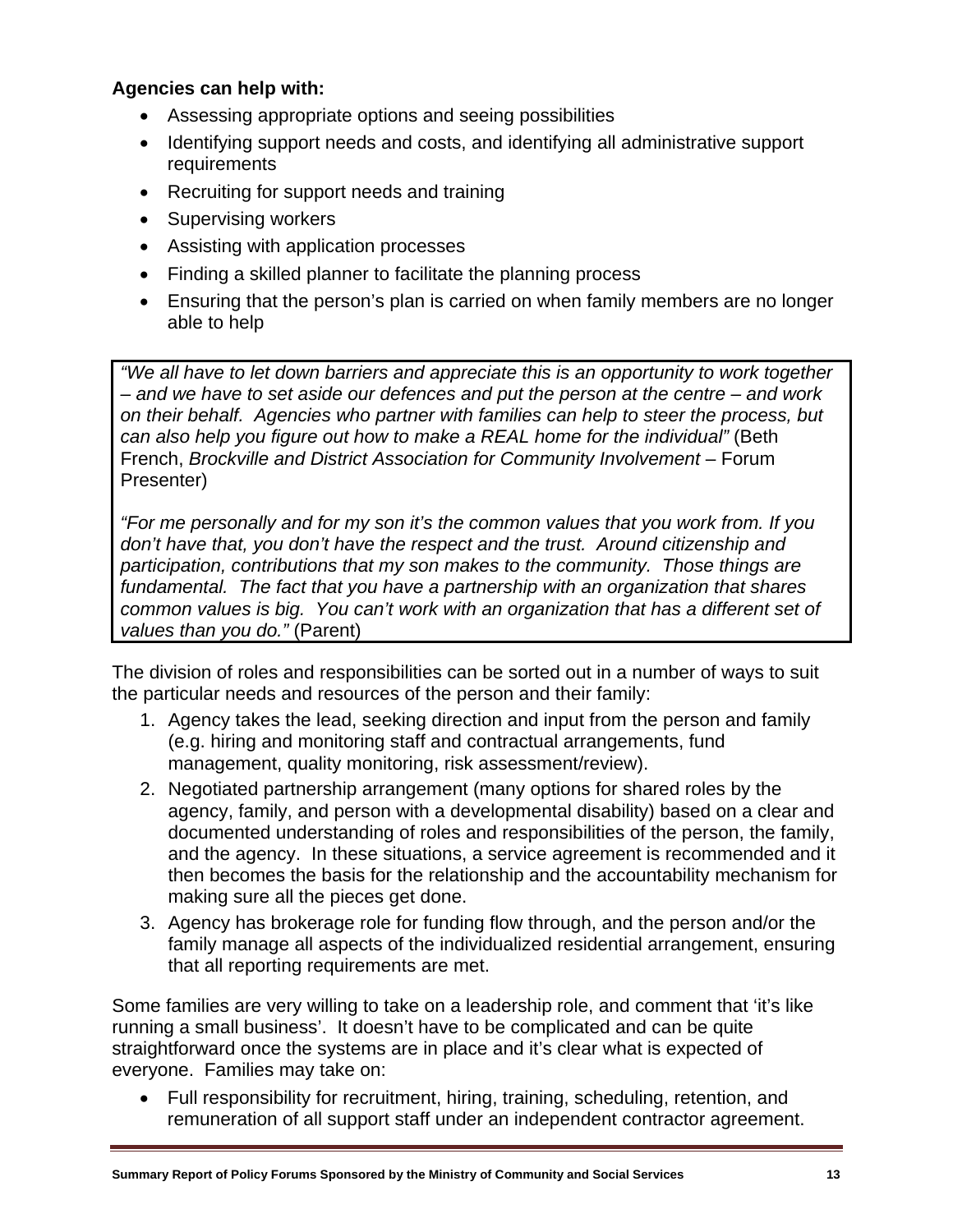- Providing all mandated hiring documents (i.e. medical and police clearance, current First Aid and CPR qualifications) to the lead organization; ensuring maintenance of annual requirements and forward documents to lead agency.
- Co-ordinating bi-annual and annual review meetings.
- Overseeing and ensuring development, implementation, and operationalization of plans/ services as set out in the service agreement.
- Providing monthly statistics, receipts, and invoices to the lead organization.

*"Only 20% of families will choose to direct and manage their funding. At end of the day,*  when families are older, they will turn to the agency they had a relationship with all along *to partner with them. We don't need to worry. Families will turn to us, and there will always be lots of work for agencies if we are responsive and worthy of their trust."*  (Xavier Noordermeer, *Community Living Windsor* (Forum Presenter)

### *Family members need to:*

- Identify what specific skills and resources are needed from agencies.
- Research the agencies in the area spend some time interviewing agencies to find the one which is most responsive to their needs. Find out about their core values, their experiences in partnering with families, and the agency's plans for the future regarding developing and supporting individualized residential arrangements in partnership with families.
- Remain open to possibilities of how an agency can partner with them keep a positive mindset and allow an agency to demonstrate their value. Recognize that trust cannot be built overnight – give it time.
- Share their hopes and dreams with agencies and ask agencies to help.

# *Agencies need to:*

- Make it a point to find out what is happening in their own community what families, people with a developmental disability and other agencies are doing when it comes to individualized residential support arrangements.
- Take direction from the person and family to implement their plan.
- Hear input from people with a developmental disability and families on what type of supports are needed.
- Be receptive to proposals; be open minded to new ways of offering support.
- Communicate and build relationships based on expectations for honesty and transparency.

 *"We don't fund programs – we fund individual's needs. It's important to invest in PEOPLE not PROGRAMS* (Archie Dowker, Sout East Grey Support Services – Forum Presenter)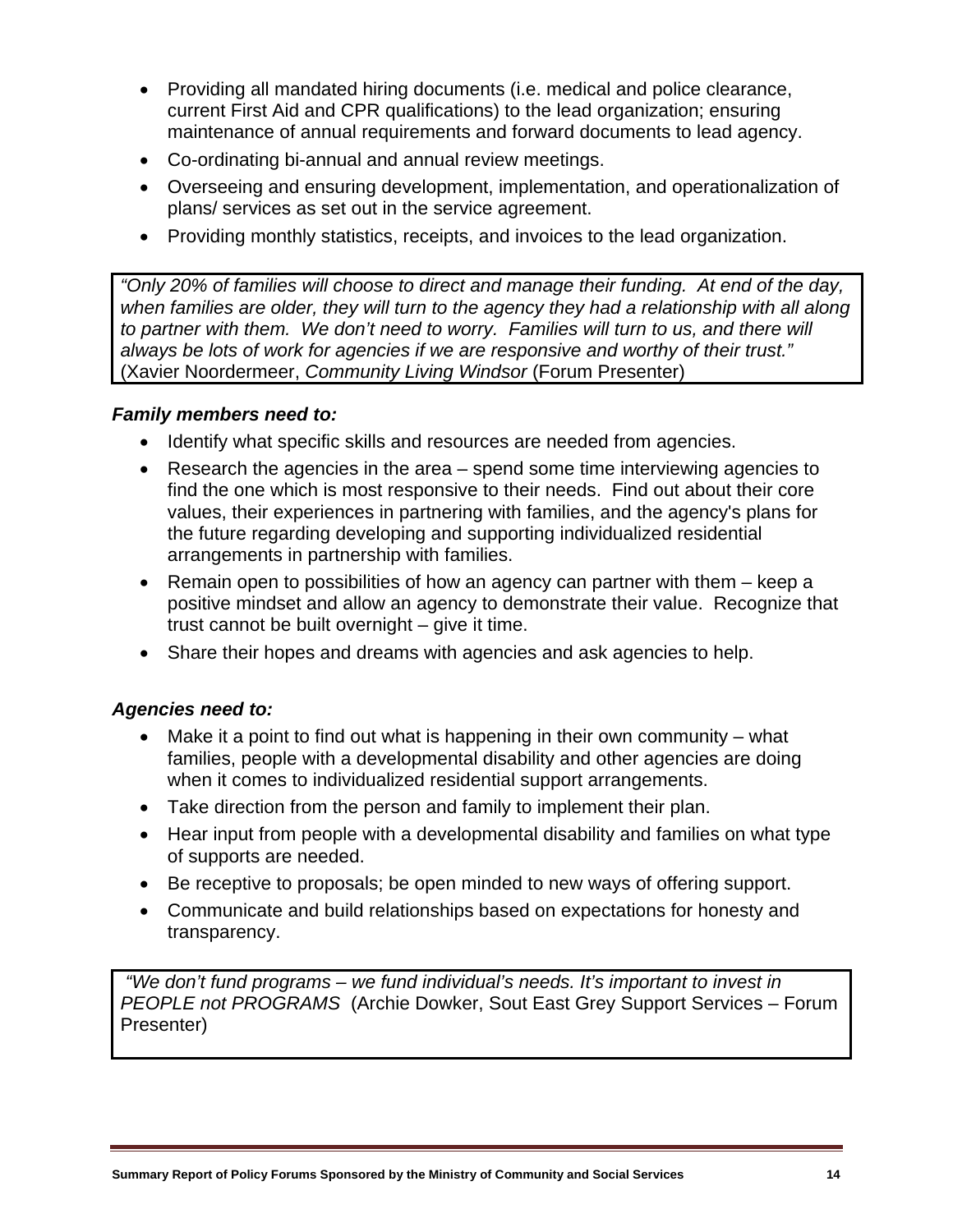## **5. Build a support circle or team to support the individual's dream**

Here are some key considerations in building a support circle:

- Create the support circle early on in the process this can include friends, family, community members, trusted supporters, and agency staff – so that they can participate in visioning and planning.
- Include people with different qualities  $-$  a) confidante, b) intellectual, c) loving, warm, caring person, d) family who carry the person's needs in their hearts (Alison Ouellette, *A Place Called Home*, page 77) – as well as visionaries who keep the big picture in mind.
- Although there is much variation, it would not be unusual to have between 8 and 20 people in a support circle.
- At the outset, include the circle members in the discussion of the individual's vision for the future. Share the values, beliefs, culture and lifestyle that are important to the person and the family.
- Ensure that all team members understand the concepts of inclusion and dignity of risk.
- Support circle members may take on significant direct support roles, or may be more involved as trusted advisors during planning and decision making processes.

See Appendix B for additional resources on this topic.

#### *People seeking a home that is right for them need to:*

- Help build their trusted circle identify people who have listened to them before and taken their inputs seriously, and who they trust.
- Find ways to communicate to the team the details about their dream.
- Identify anything that makes them nervous about their dream of 'home'.
- Give direction to their trusted circle.
- Think about how to include important people who are participating from a distance (e.g., use of computer equipped with a Webcam or teleconference).

#### *Family members need to:*

- Make sure the person's voice is heard. Ask the person who they want in their support network.
- Engage in actions that will help to build relationships in the community  $-$  to widen the possibilities of who might be included on the support team.
- Consider what qualities they want the team members to have and what expertise and commitment is required.
- Spend lots of time connecting, helping each person to get to know the individual, perhaps at a deeper level than they might have experienced in a relationship before: this is new territory!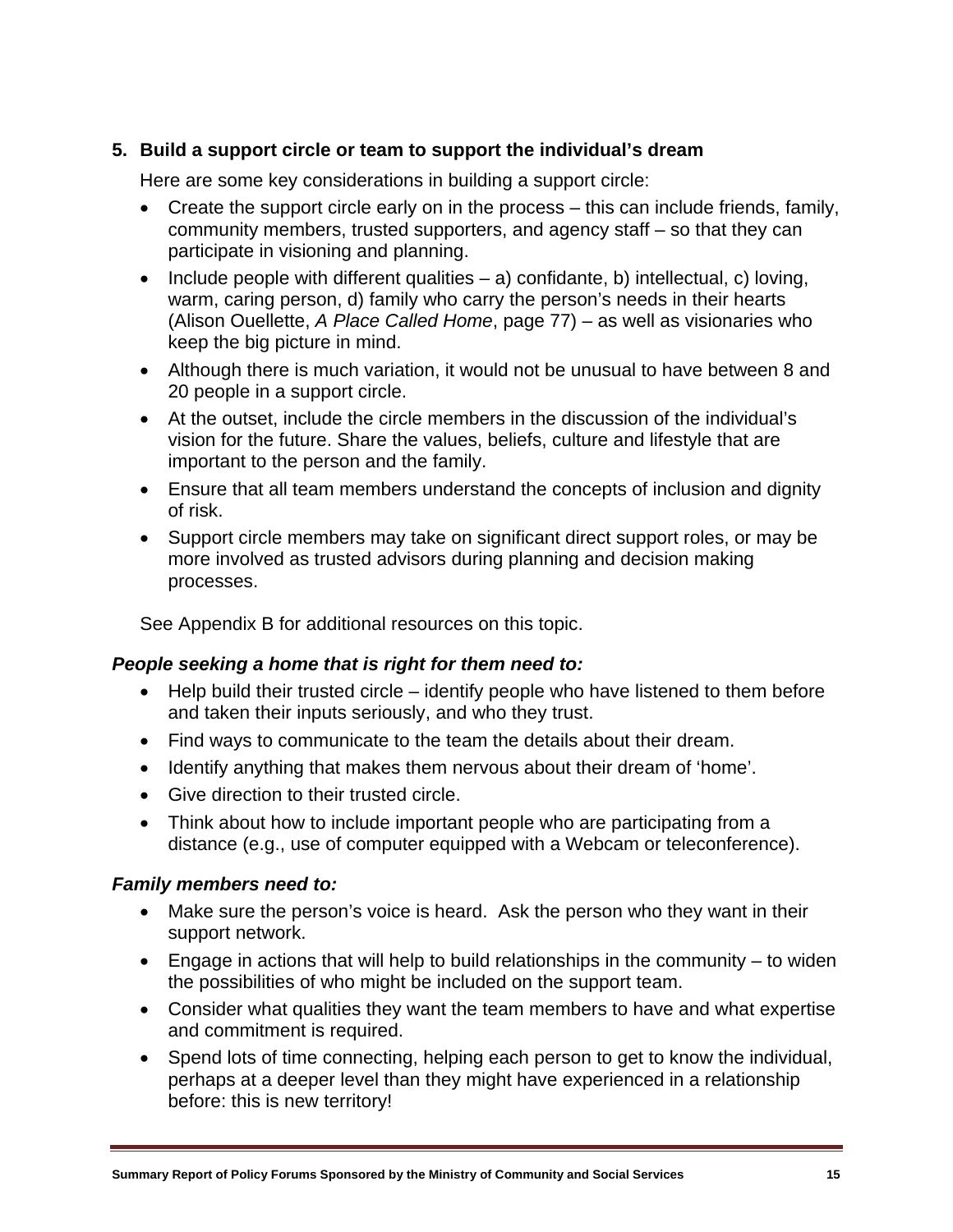- Determine how decisions will be made and how they will capture opinions of people who cannot be present.
- Plan for review and issue resolution: address concerns as they come up in the support partnership (mediate across differences, troubleshoot, problem solve, resolve conflicts).
- Consider using a facilitator to help with team building and exploration of fundamental values and beliefs.

# **6. Build a concrete plan to implement the individual's vision of "home"**

*The crucial thing was getting the assistance with making the plan – having that as a blue print or guideline early on. (Parent)* 

Planning is a way of making concrete a person's vision for a future 'home' by determining strategies to achieve the "dream". It is worthwhile developing a good plan, whether or not there is a funding available to support it. A good plan will outline clearly how the individual's goal will be achieved by laying out step-by-step actions. Doing so will also help to ensure stability and sustainability. Some plans are very narrative and are very much about the person – who they are and what they want. At some point, however, that has to be translated into responsibilities, commitments, and timelines for each element.

Some things to consider around developing a plan for an individual:

- Start early by reading information about 'intentional planning' and persondirected planning.
- Consider engaging a planner or facilitator to assist, either through an agency, or a 'third party' facilitator (who will be a neutral person, not directly connected with one of the delivery agencies).
- Outline roles for various people in the individual's support circle.
- Ensure that the plan is meaningful, realistic, and respectful.
- Build in measures or markers of success that are clear and understandable, and show that progress is being made toward the intended results of the plan.
- Set achievable time frames for measuring achievements.
- Identify who will be accountable to ensuring the plan is carried out.
- Understand that planning is a continuous process that must evolve, be flexible, be revisited regularly, and incorporate changes over time. Families have found that they need to make a commitment to life-long planning and learning.

In addition to the 'dream', a plan for 'home' would need to include (but not be limited to) information about the individual's:

- Strengths, skills, gifts, and assets (from all relevant perspectives relating to home and community participation).
- Meaningful relationships and valued roles.
- Particular vulnerabilities in a number of areas related to independence, safety, and personal/health care concerns.
- Specific support needs and preferences.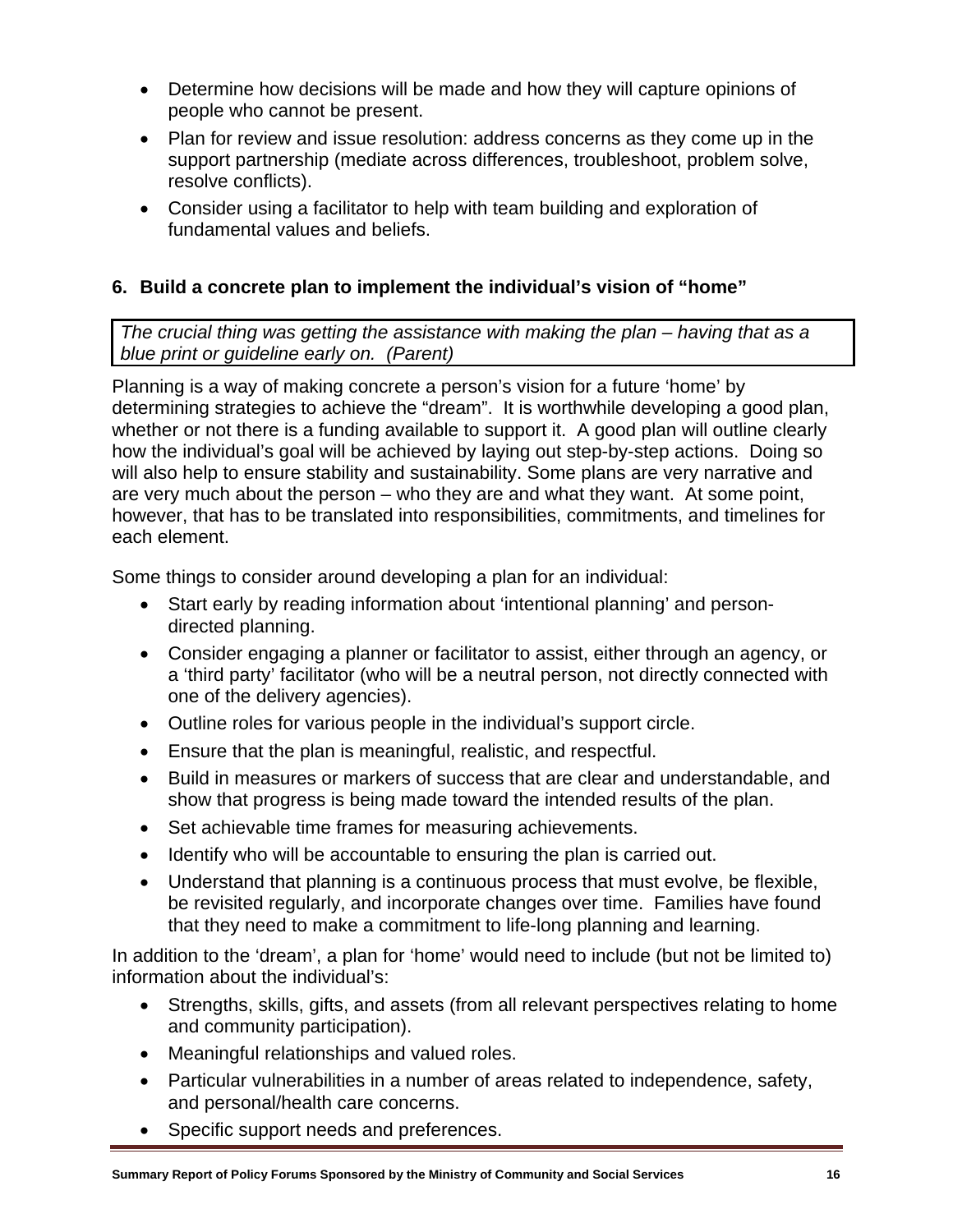#### *People seeking a home that is right for them need to:*

• Participate in every part of developing the plan and ask questions; challenge people and tell people what is important to them.

### *Family members need to:*

- Be willing to move forward with planning even when there is no commitment of funding.
- Make it clear from the outset that it will be their family member who will own the plan.
- Involve the circle of support and other key people who have been a part of the individual's life and know them well.
- Separate planning from decision making so it is not about picking from an agency menu – but about what the person needs, regardless of who will provide it.
- Investigate and seek out a facilitator talk to other families and agencies to find out what exists in terms of this kind of service.
- Learn some practical planning skills if they are not going to work with a facilitator.
- Begin to think about the key elements of a solid plan. Build a 'skeleton' plan which begins to identify support needs in a concrete way and which can eventually be turned into an individual budget in order to prepare to apply for funding. This can be fleshed out later once various options have been considered. For example, some aspects of the plan might include:
	- o Paid support worker needs (how many, from where, what role will they play, how many hours will they be needed, and at what times) and relationship boundaries – roles and responsibilities of different partners. There are many ways to look at this – consider a roommate or shared housing, arrangements of rent-free accommodation in lieu of paid support hours, etc.
	- o Unpaid support from within the individual's community or circle of support (again, who, what, where, when, etc.).
	- o Safety and risk factors.
- Determine how the plan will allow the person to continue to grow and develop build in flexibility and openness to change.

#### *Agencies need to:*

- Have a contact person who can specifically help with applications and plans.
- Help people with a developmental disability and their families with planning for the future or divest this service to independent planners.

*"Independent facilitation can create "ohh" moments – it challenges us to do things differently."* (Xavier Noordermeyer, Community Living Windsor – Forum Presenter)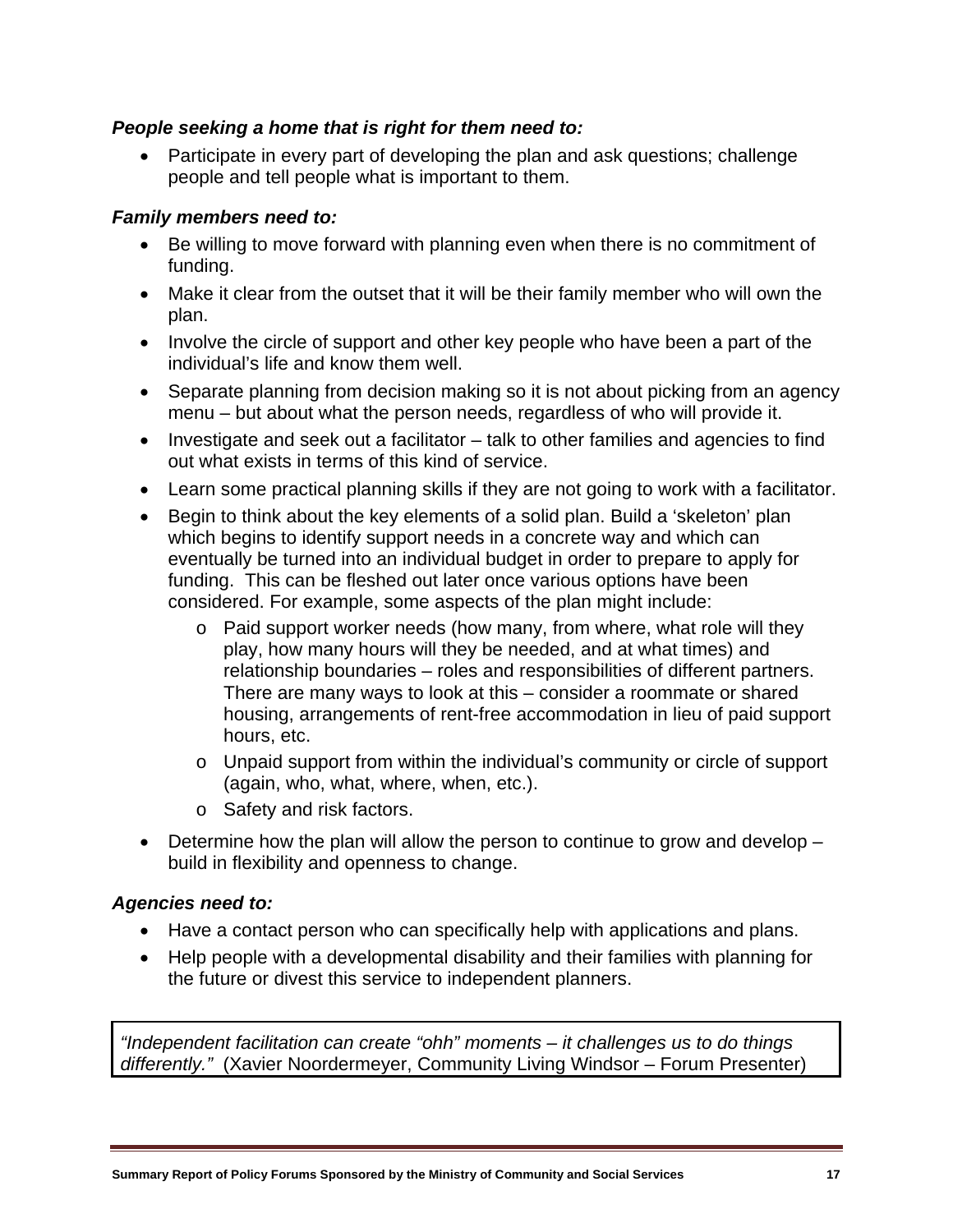# **7. Explore and evaluate housing options**

While exploring the possibilities:

- Ensure that the person (perhaps over time) develops some flexibility about the range of options. Involve the person in looking at various options.
- Be open to seeing the world of possibilities; be prepared to try different settings to find the ideal "home" for the person.
- Where the person does not have an active family, or family resources, it will be important to identify affordable housing options, as well as opportunities and interest with respect to house sharing.
- Become informed about what is available and relevant for the person and put some pressure on agencies and government to develop affordable options for vulnerable people, where family resources are not available.

### *People seeking a home that is right for them need to:*

- Make their voice heard about where and how they would like to take part in community life – e.g., being close to the community centre, swimming pool, church or other religious centre, and other essential services.
- Be clear about whether they prefer to live with one or two house mates, or on their own (with or without supports).
- Ask and learn about the kinds of housing in their area learn about choices.
- Ask to have any agreements that are made about them discussed with them and signed by them, so they are fully informed.
- Ask about how much individualized funding has been allocated to them.
- Be prepared to challenge those who do not agree with their choice or perspective, or who question what they want (even if it is because they love or care about the person or want to support them).

# *Family members and support circle members need to:*

- Select the particular area of city/town where the person would like to live based on where they work/volunteer, proximity to friends, essential services, etc.
- Learn about the housing market or shared living options in the person's area of choice, whether there are affordable housing options, and what the municipality is planning with respect to supported units.
- Look at realities of renting versus ownership, shared ownership, and different options within ownership; take the short-list of possible "homes", and do a pro/con analysis – be transparent in discussing this with the individual.
- Look around for potential development partners (private investors, developers, service clubs, businesses/corporations) – involve the broader community in developing options – communicate and step outside the developmental services world.

#### *Agencies need to:*

• Support persons with a developmental disability and families to think and learn about options, and to make an application for affordable housing, if they qualify.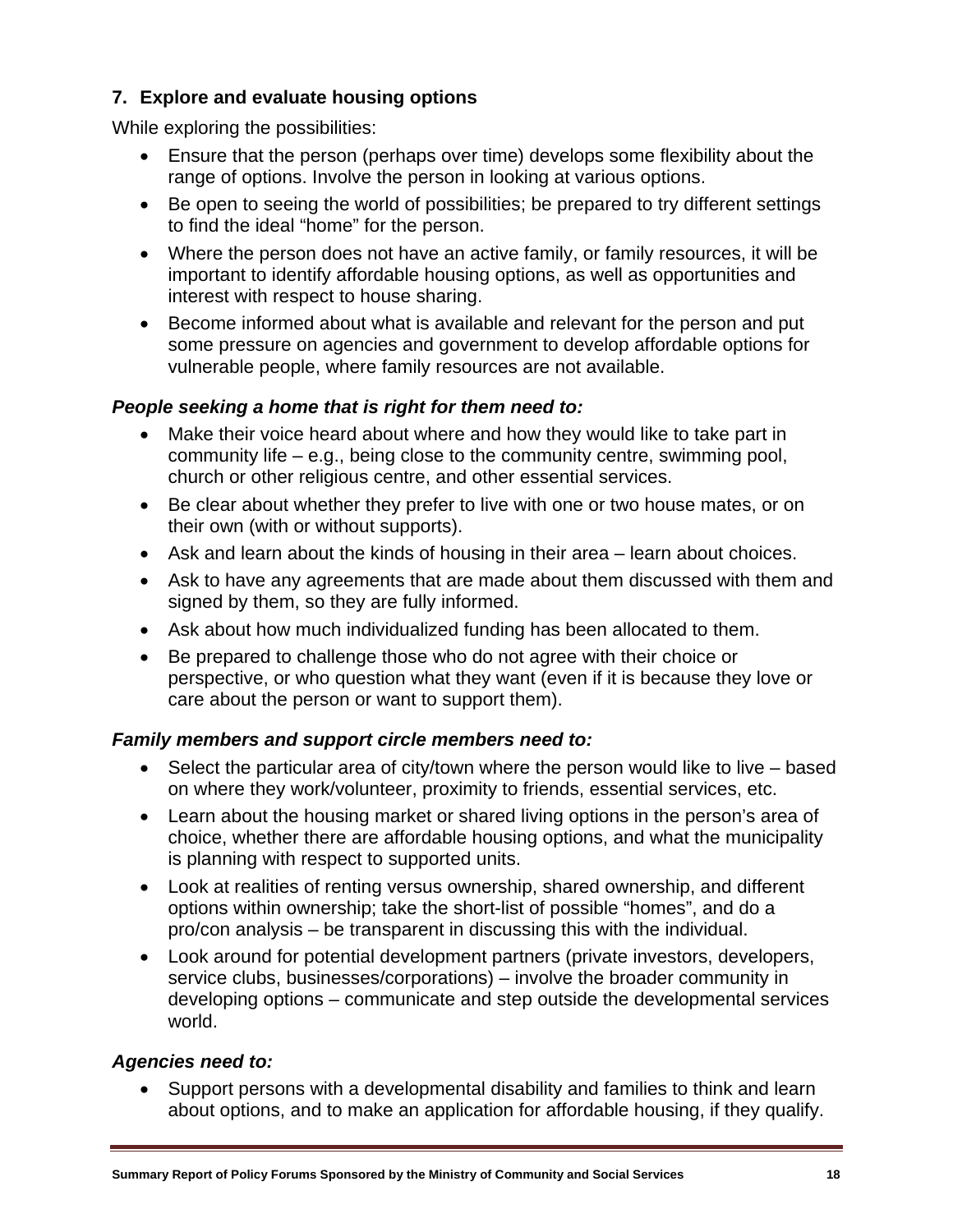# B. DETERMINING COSTS AND FUNDING SOURCES

### **1. Cost out the "plan"**

Before investigating and evaluating various funding options, it can be extremely helpful to take the individual's plan and cost out the various elements – from physical housing (rent, mortgage, etc.) through support needs, to security features. In addition, look at existing funding that the person already has, and what the family may be able to contribute (any savings, etc.) in order to obtain a full picture.

#### *Family members and support circle members need to:*

- Partner with an agency they do not necessarily need to do this on their own or reinvent the wheel – agencies have a great deal of experience with this.
- Be willing to do some homework to find out the accurate costs attached to various elements of the Plan.
- Consider cost of living increases when projecting into the future.

*"When you're waiting for service – have a plan costed out. It's imperative so that when snippets of funding come out, you are ready."* (Archie Dowker, South-East Grey Support Services – Forum Presenter)

# **2. Look for funding and resource options**

Getting funding in place to realize the individual's vision of "home" can be both a frustrating exercise, as well as a creative problem-solving process. Before receiving the required resources and funding to implement the plan, there are actions that can be taken.

# *Existing Agency Funding:*

Agencies are being creative about how current resources can be allocated to support individualized alternatives. People interested in moving from a group home to a more independent situation can explore with agencies how they may continue to access residential funding which can be transferred to the Individualized Residential funding stream.

# *New Ministry Funding:*

There is not always new funding for residential services in a given year. What this means for people with a developmental disability and families is that they need to be prepared for new funding announcements. They need to be ready, have their groundwork done, have the costing sorted out, and know that they have the elements in place that will contribute to a strong proposal.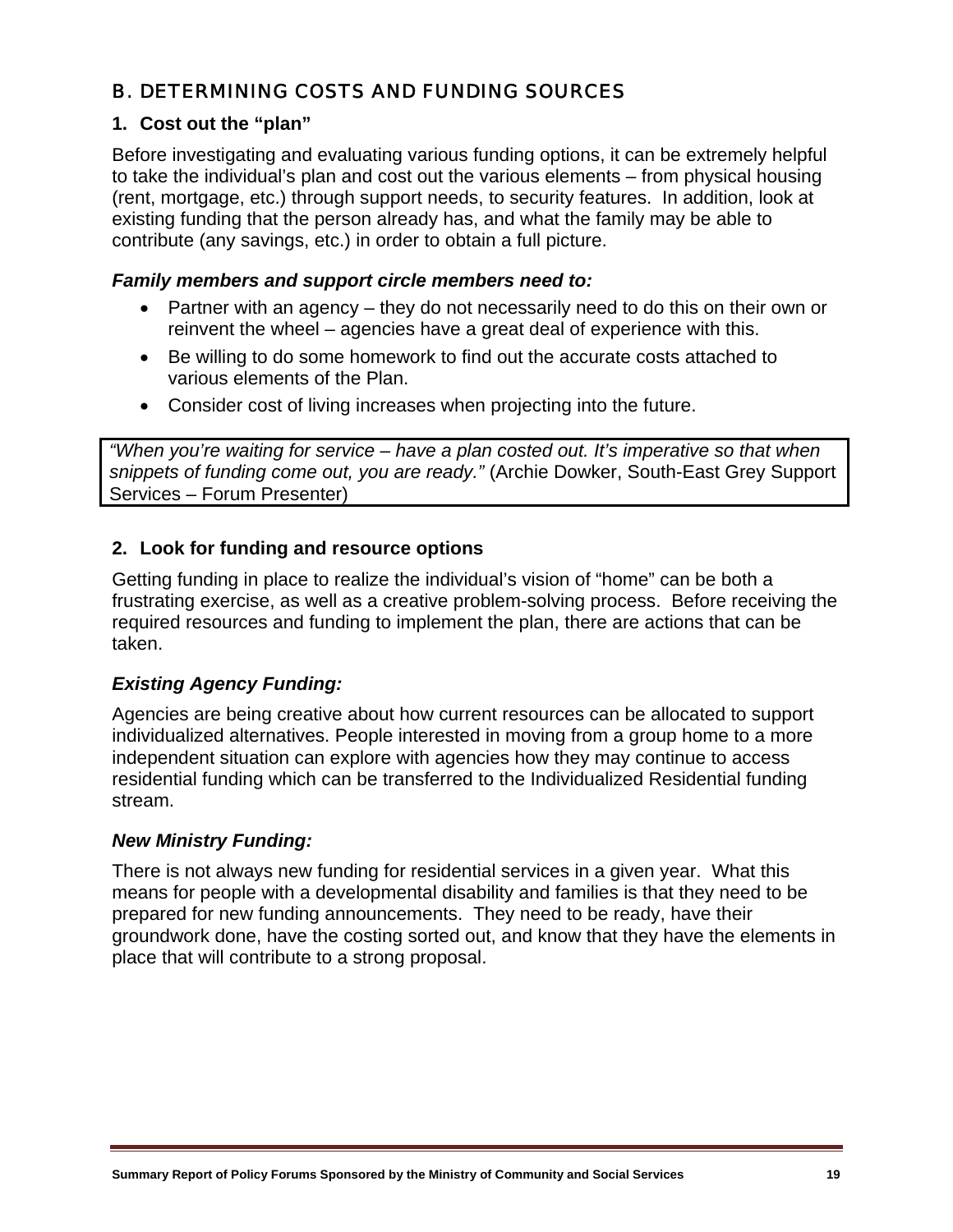# *If No Funding is Available Right Now:*

Many families who have been involved in developing an individualized residential arrangement with their family member have not waited for specific individualized residential funding, but have moved ahead in creative ways. Some useful strategies are:

- Layer resources and use respite and other funds in creative and transparent, ways. "Cobble together" support dollars from a number of different sources – e.g., Passport, individualized dollars through agencies, respite funds, or Special Services at Home (SSAH).
- Think about the resources that the family or support circle members can offer as far as support capacity.
- Think of whether there are creative ways to 'try out' a more independent situation within an area of the family home, where more separation or privacy can be attained, and where monitoring may be manageable, as a transitional step.
- Identify whether there are any affordable housing options that can be accessed to reduce actual housing costs. Municipalities are responsible for developing affordable housing for those on a fixed income.
- Generate interest with a market landlord or private developer to apply for a rent subsidy.
- Look for start-up funds from service clubs, other community organizations, or other relevant sectors (e.g. Ministry of Health and Long-Term Care funded Supportive Housing and/or rent subsidies where significant investments have been made over the past several years).

# *Other Government Funding:*

As mentioned, there are other sources of funding and grants related to housing, renovation, and retrofitting. Some of these funding options have been included in Appendix C.

# *Family members need to:*

- Make a list of possible funders and funding options, including community resources, and develop a plan for making contacts and getting the information they need.
- Determine what range of funding will suffice; find out about sources of funding for planning; look at different ways to maintain housing that would impact the amount of funding required.
- Seek information on what is available from various government sources for funding – e.g., in-home suites, retrofitting, also tax credits (see Appendix C).
- Develop partnerships with other funders or organizations that provide access to services (Community Care Access Centres, Local Health Integration Networks, Ministry of Municipal Affairs and Housing).
- Connect with other families to identify where there may be ways to share resources, build on collective capacity, and share support functions.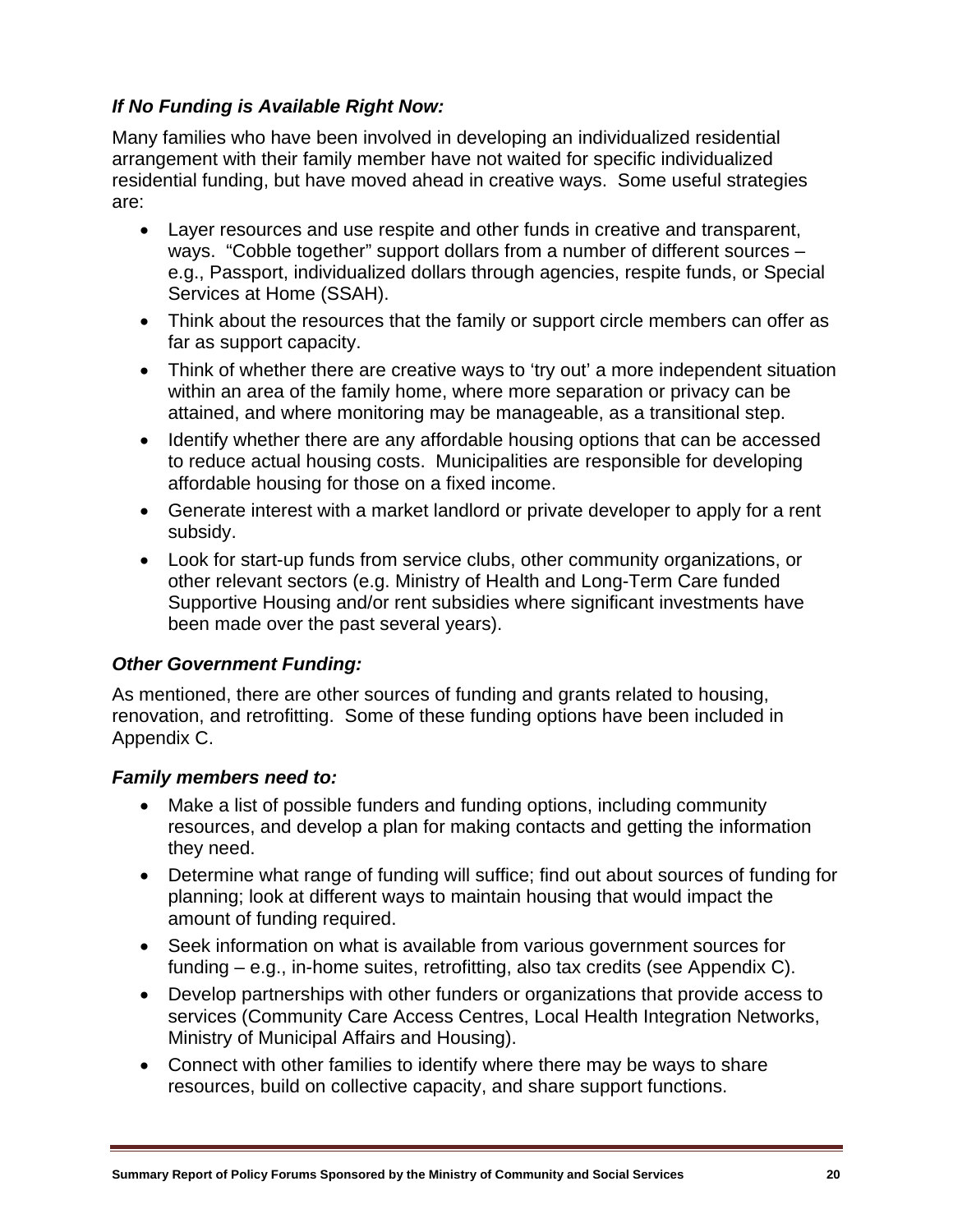• Think about applying for affordable housing resources in the community which may offset the need for capital investment.

# *Agencies need to:*

• Be informed about other service sectors and community organizations which can support affordable housing development and delivery, and support families to develop relationships.

# C. FINDING AND SORTING OUT SUPPORTERS

# **1. Find and Recruit Support Staff**

The person's individual plan should identify the type of supports they will have. It should also outline the characteristics they are looking for, the actual work that will be carried out, and the times and number of hours when supports will be needed. In order to find and recruit staff, some families have partnered with agencies to assist them with sourcing staff and screening. Other families and people with a developmental disability have found that they are more comfortable finding and recruiting support staff on their own.

Some ways to achieve success in finding appropriate support people include:

- Listen to what the person wants and involve them in the process. As one parent commented about the hiring process, "individuals have good instincts", so we should involve them.
- Keep in mind that an effective support person (for some person situations) is not necessarily someone who has special training, but someone with life experience, and interests that align with those of the person (e.g., animal care, arts, music, etc.).
- Expect that needs will change over time when a person is living in their "home" and are able to become a valued citizen, and develop more confidence in their own abilities. Many parents talked about their sons/daughters needing 24/7 support in the beginning, but over time their support needs (and costs) were significantly reduced, with much more support offered by unpaid natural support people.

Many families have found creative ways to get the funding they need for staff support and often combine funding and support alternatives (e.g., utilizing an agency program for 12-15 hours per week, individualized residential funding for 10-15 hours per week, plus lots of scheduled and unscheduled support from family, friends and neighbours). The individual, family, and agency will need to work together to confirm and implement the hiring process and to develop orientation and training approaches. They will also need to agree on roles for natural support persons.

# *People seeking a home that's right for them need to:*

- Think about what is important about people who help them. Think about how they want those who support them to communicate with them. What exactly do they want them to do?
- Be as involved as possible in the hiring process itself (interviews, reviewing applicant resumes, etc.).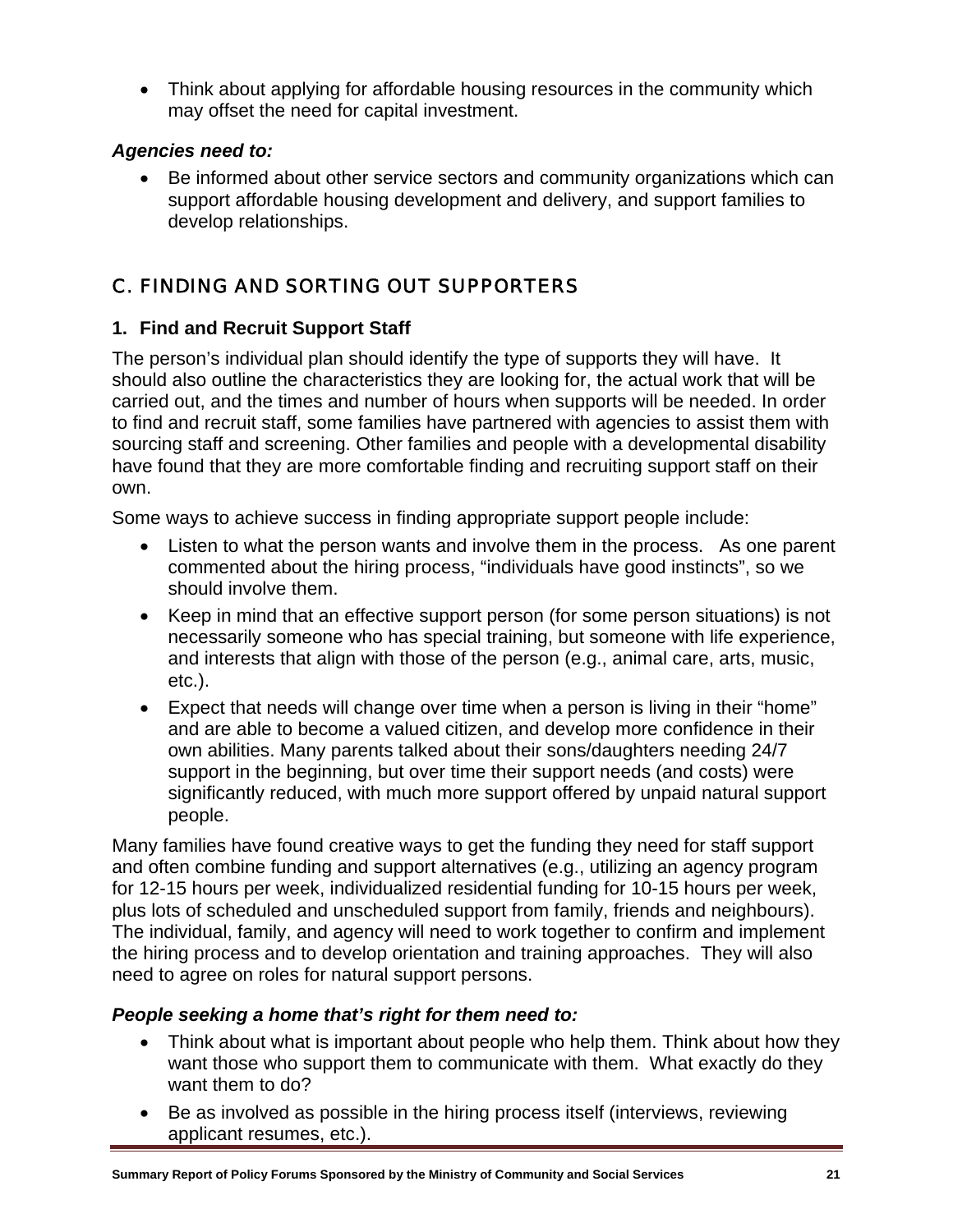• When interviewing, use their good intuition to get a "feel" for the person and whether they are comfortable with them or not.

"I get a cheque from (the agency), I hire my workers, I ask them to do what I need, I get them to do their timesheets, I check them, I pay them by cheque, I send the sheets to (the agency). If there are problems I find a new worker. I'm the boss!" (Self Advocate)

"The most important thing was that our son was always included. Nothing was decided upon without him there. He didn't like meetings – he would go underground. So we had to refer to them as coffee breaks instead of meetings. Now he speaks up at meetings. He was quite verbal in what he wanted – it used to be that he wouldn't say anything. You have to ask the questions in all kinds of different ways. He was involved in the hirings, and a couple of firings too. And he was very proud of it." (Parent)

#### *Family members need to:*

- Understand the status of support workers as independent contractors if they are hiring them. Where an agency is providing support staff, become familiar with any employment practices, standards and regulations which may apply (e.g. Workplace Safety and Insurance Board – WSIB)
- Take intentional steps to ensure natural (unpaid) supports are in place. Maximize what families, friends, and neighbours offer in terms of natural support to augment paid support hours.
- Get past the emotional barrier of hiring only family/friends. Be clear about paid workers and friends – and their roles; be very clear about when a person is an employee or not.
- $\bullet$  Be direct and clear about what they want but be open to possibilities i.e., sharing one or more workers with another family.
- Build alliances with other families. Consider developing "family cooperative networks" to share recruitment as it is time consuming and costly. Interview workers in a group with other families and find the best suited worker for the person out of a broader outreach, shared advertising, and hiring process.
- Not reinvent the wheel; network with agencies who get resumes all the time. Network with churches, community groups, etc. to identify support people.
- Document the process and outcomes for next time.

*"Yes, the agency takes a big role in our case. So they give us options, but the final word is my daughter's and ours – (our daughter) sometimes has problems expressing herself and so on. ……We discussed options with (her) and did some trials. Finally she said – she wanted to live in the house and with which person" (Parent)*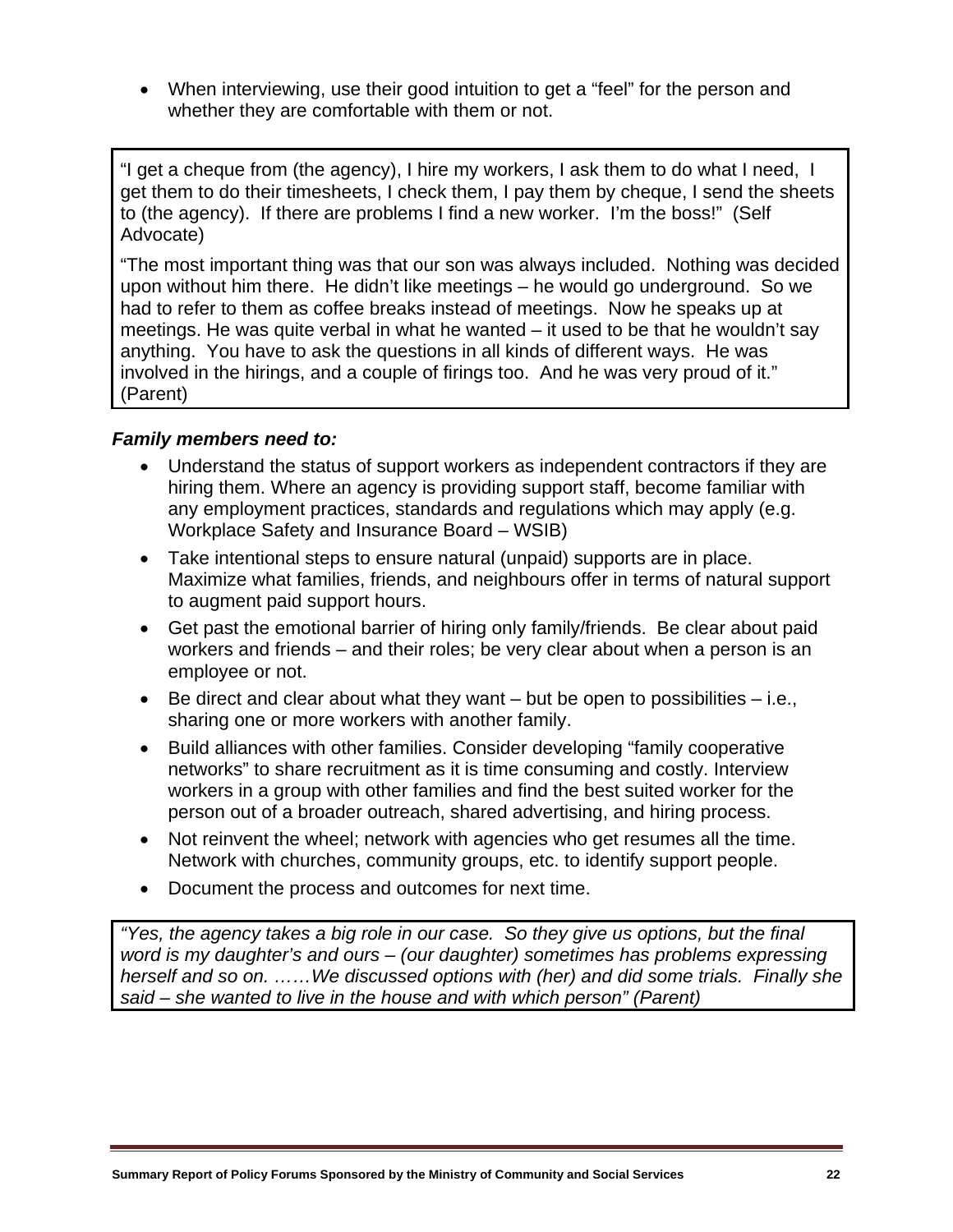## *Agencies need to:*

- Develop good partnerships with families offer to help the family with interviewing and attracting candidates.
- Provide a "how to" guide for families and a repository of resources and templates (qualifications needed, asking for references, benefits, liability, contracts, etc.); Clarify employment standards as they relate to individualized supports where workers are provided by the agency.
- Create a list of supporters (a pool) who have been pre-screened so families have options.
- Screen resumes that are received and have supply of possible workers; make referrals of workers to families.

*"(The Agency) is good at respecting (our son's) personhood. They will screen people who have applied to work as a support worker to see whether or not we ought to interview them. And we and (our son) make the decision whether to hire them or not."*  (Parent)

### **2. Train, manage, and retain support staff**

There are a number of ongoing roles and responsibilities related to managing support staff:

- Up-front training
- Ongoing staff development
- Dealing with contracts, timesheets, and other required support worker administration
- Dealing with illness
- Addressing "no shows" and reliability
- Addressing any work quality or behavioural concerns
- Firing

Some families are comfortable and confident in being support coordinators by taking on these roles themselves, as are some people with a developmental disability. Other families have found that developing a partnership with an agency is what they need in order to be successful. An agency can take on all of these roles, or some of the ones the family is less comfortable with. The key is developing a true partnership where there is trust that the process will run smoothly.

There are a few organizations in Ontario which have the capacity to respond to the administrative and financial needs of families at various stages. It is important to identify up front the potential roles of the particular agency and what they are able to take on from the administrative and financial perspective, and what others (family, support circle) are able and willing to take on. There are a number of tools and documents which agencies have developed to support these functions (see Appendix C).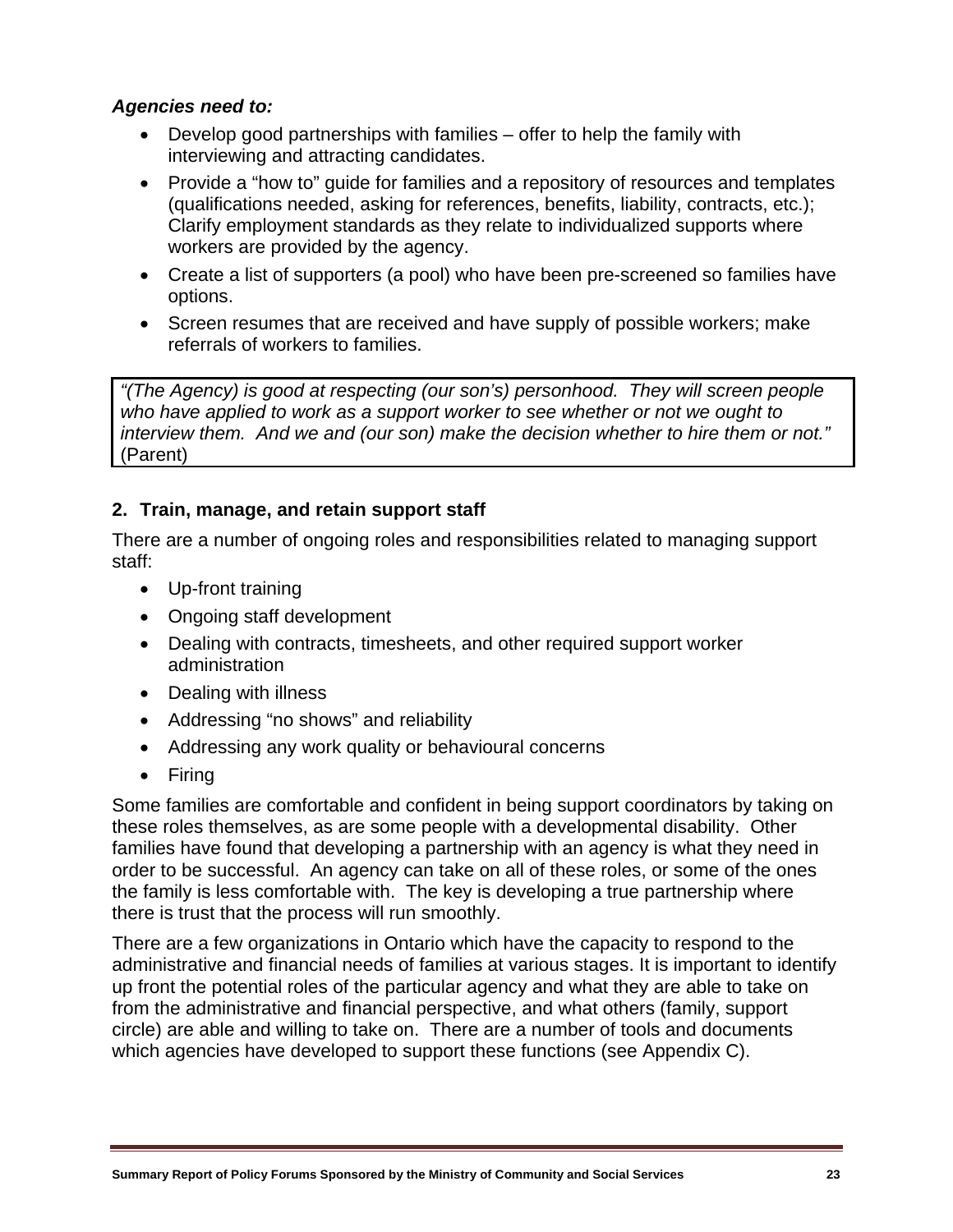*"We are the support coordinators – we have a complex little business almost – we have contracts with support personnel; contract with agency; timesheets; ways to submit for reimbursement; quarterly and annual statements; guidelines for fire drills; we're still working on it (the package). We also have had a lot of help from a family support and planning organization – and they helped us in two key areas: 1. with the difficult transitional period in the early days – how to interview properly – how to define the scope of work – how to make good choices and how to evaluate; and 2. they help us with the management of our circle of support." (Parent)* 

Some ideas that families and agencies have used in training support people include:

- Documenting "Principles for Support" to guide the support relationship and use this in training.
- Ensuring staff have training/support in understanding "life without programming" and the values of the person/family.
- Creating a legacy binder to transfer the knowledge of the family and other close support persons, and how best to support the individual to other supporters.
- Developing teaching tools, through the use of a video camera, to document personal care and medical procedures, and other important personal preferences and skills.

*"Now he is the master of his own place. He can invite people over to his place, and he is connecting to his neighbours fairly regularly and he's only been there a year and a half or two years. They look out for him. The other part, a challenge, is to have continuous staffing. The house piece is a piece of cake – you take some money and buy a house – you just have to find money, and the formula to sustain it. And it's done. But the support piece – keeping good staff who are supportive of (his) will and desires, rather than to try to lead (him) – that has always been a challenge."* (Parent)

# **See Appendix C for:**

- Sample Principles to Guide Support
- Sample Quality Assurance, Accountability and Monitoring Agreement
- Sample Personal Support Agreements
- Information Package about Independent Contractors
- Sample Self-Employed/Independent Contractor Agreement

# *Family members need to:*

- Consider how to ensure a safe, healthy and quality workplace for supporters to increase their satisfaction and address any liability issues up front.
- Not always think that staff turnover is a negative thing it can bring about new synergies.
- Be prepared to 'run a little business' (and all that entails) or have someone else do that.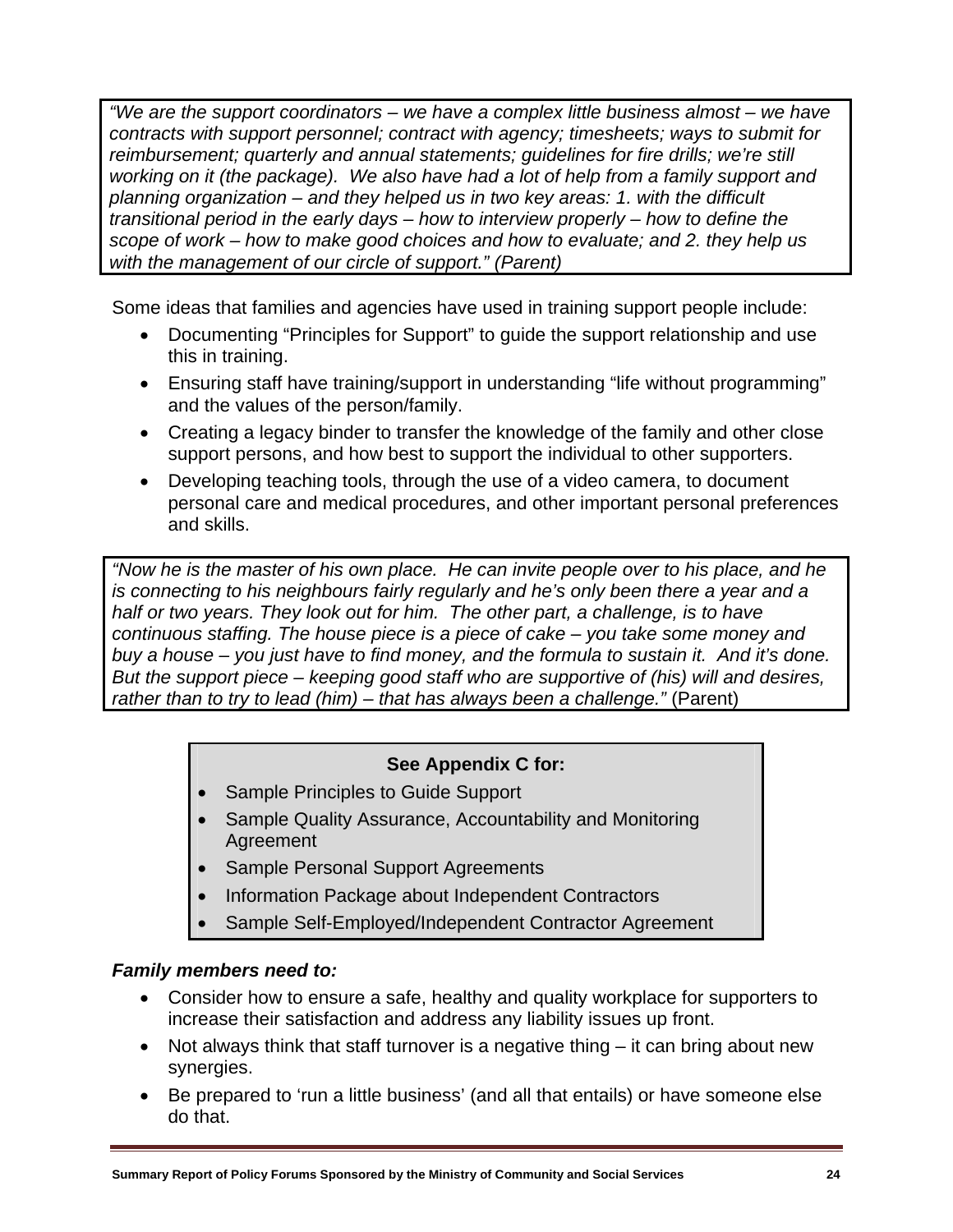• Try not to let workers leave until they help to find a replacement – recognize that they have good networks of other potential supporters.

## *Agencies need to:*

- Develop good partnerships with families offer to help the family with training, supervising, and staff development.
- Create alternatives for training support people teleconference, video conference, webcast.
- Educate and assist families with human resource functions, so that they can take on what they are able and willing to, but have agency back up where the demand exceeds their resources.
- Bring in mentors (other people with a developmental disability, families, and agency staff) from agencies that successfully incorporated staff within individualized residential approaches.

# **3. Put safety, security, and risk plans in place**

Once the actual physical home is selected and taking shape, it will be essential to determine any areas that present safety concerns or risks – both to the person being supported or others.

Some considerations around safety management:

- Think through the concerns of the person and the family members, and talk about how to address each concern.
- Understand that, in a person's home, it is not appropriate to have to conform to safety standards which have been developed for group home facilities. These environments are under the control and management of the 'householder', and agreements which clearly embed this understanding need to be made between the individual, family, and agency so that the home-like environment can be sustained.
- Acknowledge that people are vulnerable think about, and set up, living arrangements which are safe by identifying specific areas of vulnerability.
- Acknowledge and learn that as people are able to be more autonomous, they actually build their capabilities and skills and this has a huge ripple effect on what their support arrangements need to look like.
- Think about 'dignity of risk' and respect person choice. This will mean balancing citizenship, choice, and autonomy for the person against concern for safety.
- Consider 'technologies' and communication strategies which can be put in place to satisfy concerns of the person and their family. Some practices include:
	- o External video monitoring (via a surveillance camera in the ceiling of the kitchen for example) so the family can monitor it from their own location in case of intruders, fire, or a crisis situation.
	- o An audio monitor (hard-wired to a neighbour's house) so the person can call for assistance if needed.
	- o An alarm system to wake the caregiver or supportive housemate at night.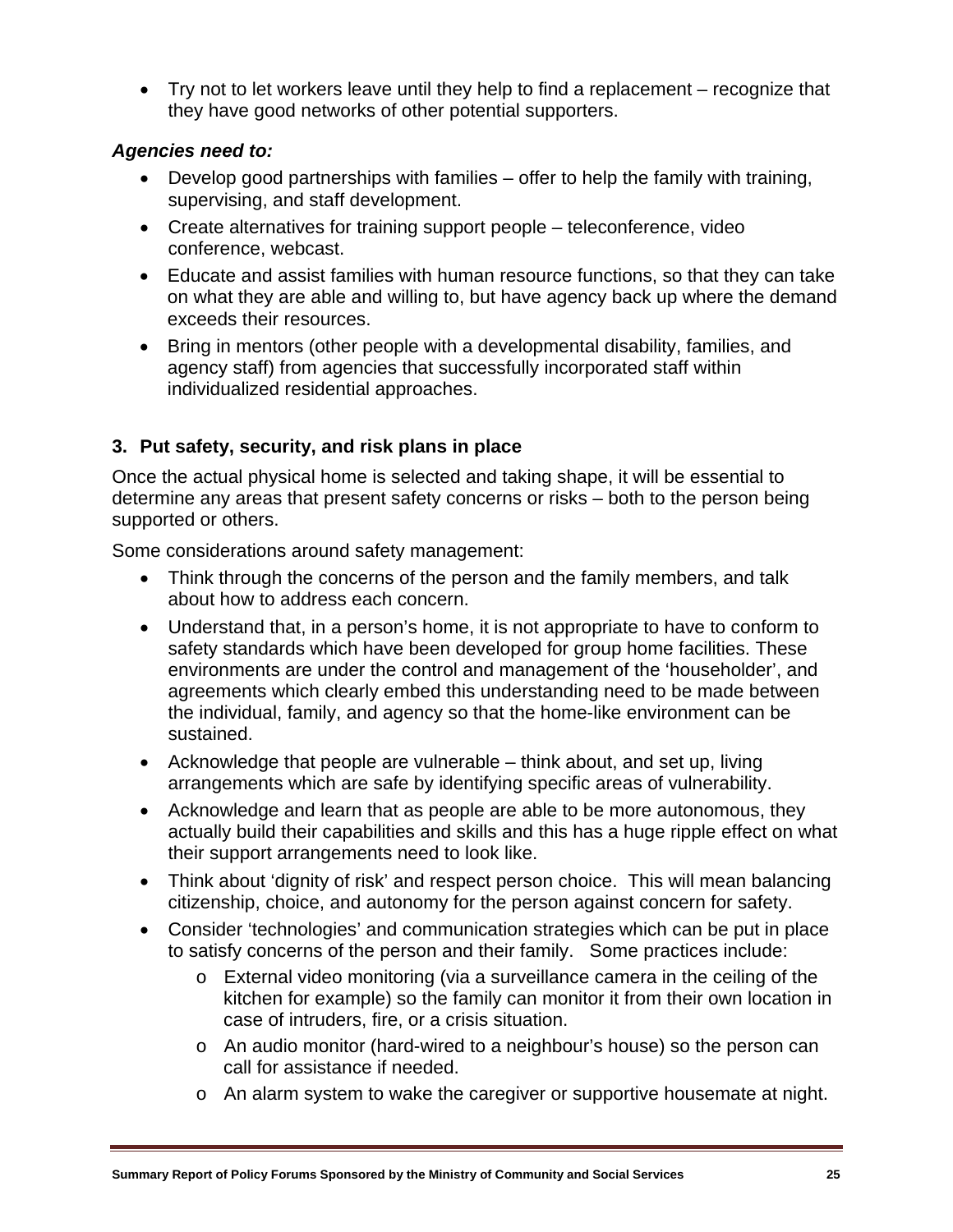- o An electronic 'blog' for regular communication so family and other supporters can check in when they are not at the site.
- o Use of visual aids for safety checklists in the house.

The overarching guide here is to remember that this is a person's private home and not an agency-run program (such as a group home) and that risks need to be assessed differently. When we respect person choice, we have to recognize that risk-taking is part of that choice.

*"When we got together, my son, myself and people from the agency, we could think differently about what was really needed. I have a tendency to be overprotective. That's what mothers do, so I did have to be challenged on that…..to let go….to let him find his own way, and what he could do. I can't believe what he is doing now….I never would have imagined it!" (*Parent)

*"The challenge sometimes is this issue of control – I think we do provide and protect, and give security, but if you exercise too much control, a person has no chance to learn. I've used (agency staff) as a sounding board. I want them to tell me and I need them as a gauge to help me give up control, and have him gain from me giving up that control."* (Natural community supporter)

### *People seeking a home that is right for them need to:*

- Identify anything that makes them nervous about their safety in their new "home".
- Try doing things on their own, with safeguards built in, and be prepared to learn some new things to make it work for everyone around them who cares.
- Identify the non-negotiables in terms of their particular safety concerns and get involved in decision making and planning around implementing solutions.

#### *Family members need to:*

- Know what the person is capable of in terms of using their own judgement and problem solving during crisis situations – using the phone, pushing a help button, etc.
- Use role plays to address possible problem areas: Can the person use the stove safely? Engage in fire drills? Handle unsolicited phone calls?
- Build a clear plan or systematic process to mitigate risk; identify areas of concern and brainstorm potential risks and solutions (e.g., call blocking, fire safety arrangement, visual cues for problem solving).
- Consider engaging neighbours, informal support network, and natural supports (e.g., siblings who live down the street) as part of the plan (i.e., to provide support by checking in as good neighbours do).
- Ensure they have liability insurance to cover any accidental occurences relating to the person or the support worker, and be willing to advocate with insurance companies as needed to build their understanding about the supports and services offered in the home**.**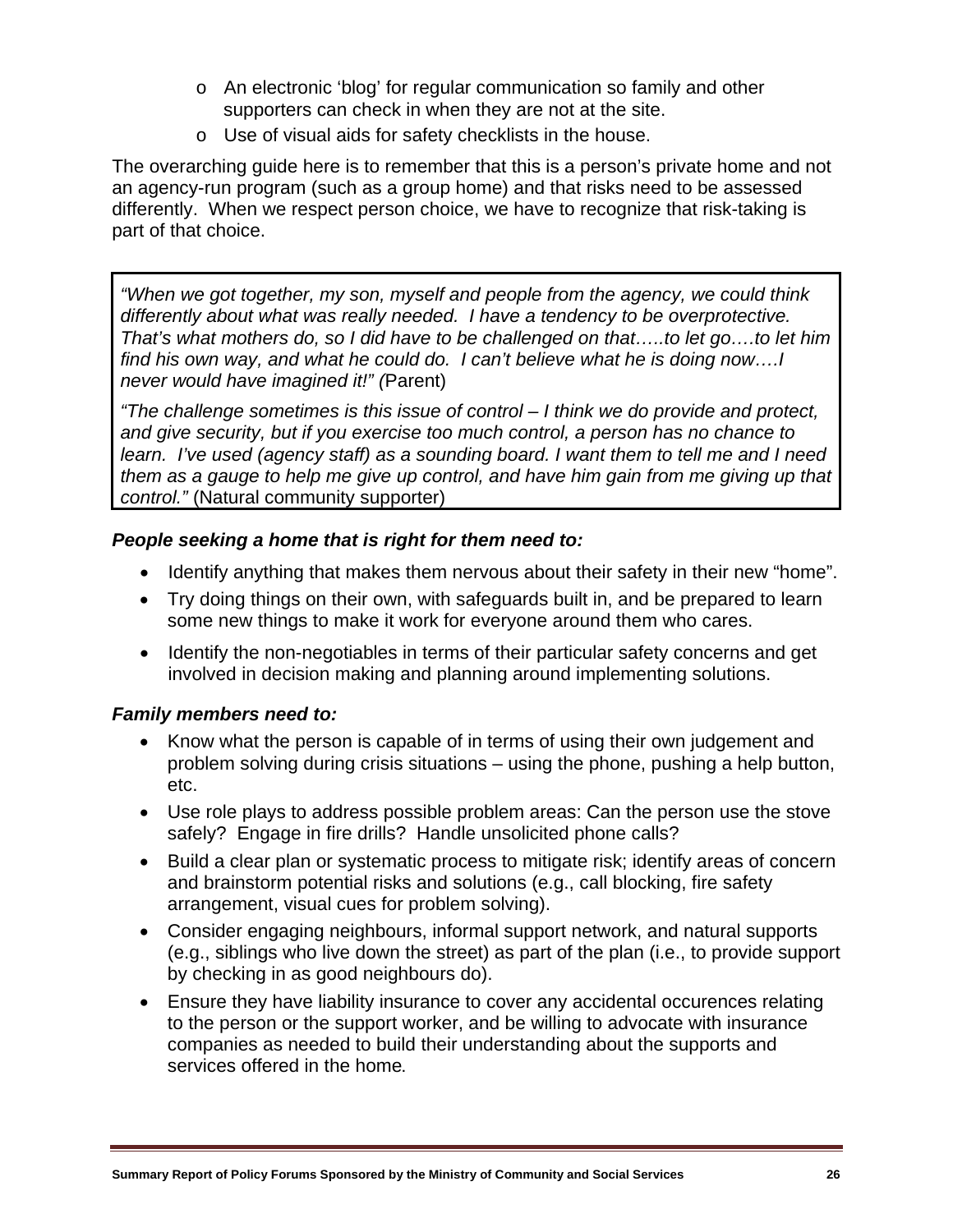### *Agencies need to:*

- Prepare and share guidelines/processes and any tools on how to assess risk factors; give families resources they can learn from.
- Listen to the person and what they want take a team approach which will reduce the risk.
- Understand all the real liability issues and explain them to the family.

# **See Appendix C for:**

- Sample Protection from Harm Agreement
- Sample Principles to Guide Support
- Sample Self Employed/Independent Contractor Agreement

# D. SUSTAINING 'HOME'

# **1. Maintain ongoing administration of funding**

Once funds have been integrated from existing sources, or new funds have been allocated, there are a number of ongoing activities that must be taken care of in order to maintain the funding and comply with reporting and accountability requirements. This is simply a 'non-negotiable' requirement for managing public funds. Most agencies have very specific processes that include having the invoices signed by the person being supported or guardian, sending in receipts for funds used, and completing timesheets and expenses. Agencies can also send each person a regular statement indicating how much has been paid out for the month and year, along with the budgeted amount and the remaining funding available.

#### *Family members need to:*

• Learn about the reporting and accountability requirements and be clear on their responsibilities (by documenting them in a service agreement with partners).

#### *Agencies need to:*

• Review and document the roles and responsibilities involved in administering the funding – identify what the person and family member is interested in doing and how much they want to be involved. Be prepared to share roles and responsibilities, and be clear and specific about agency requirements, rather than creating unnecessary 'red tape'. Try to make it simple for everyone.

#### **See Appendix C for:**

- Sample Cost Summary and Sample Invoice
- Sample Inclusions in a Service Agreement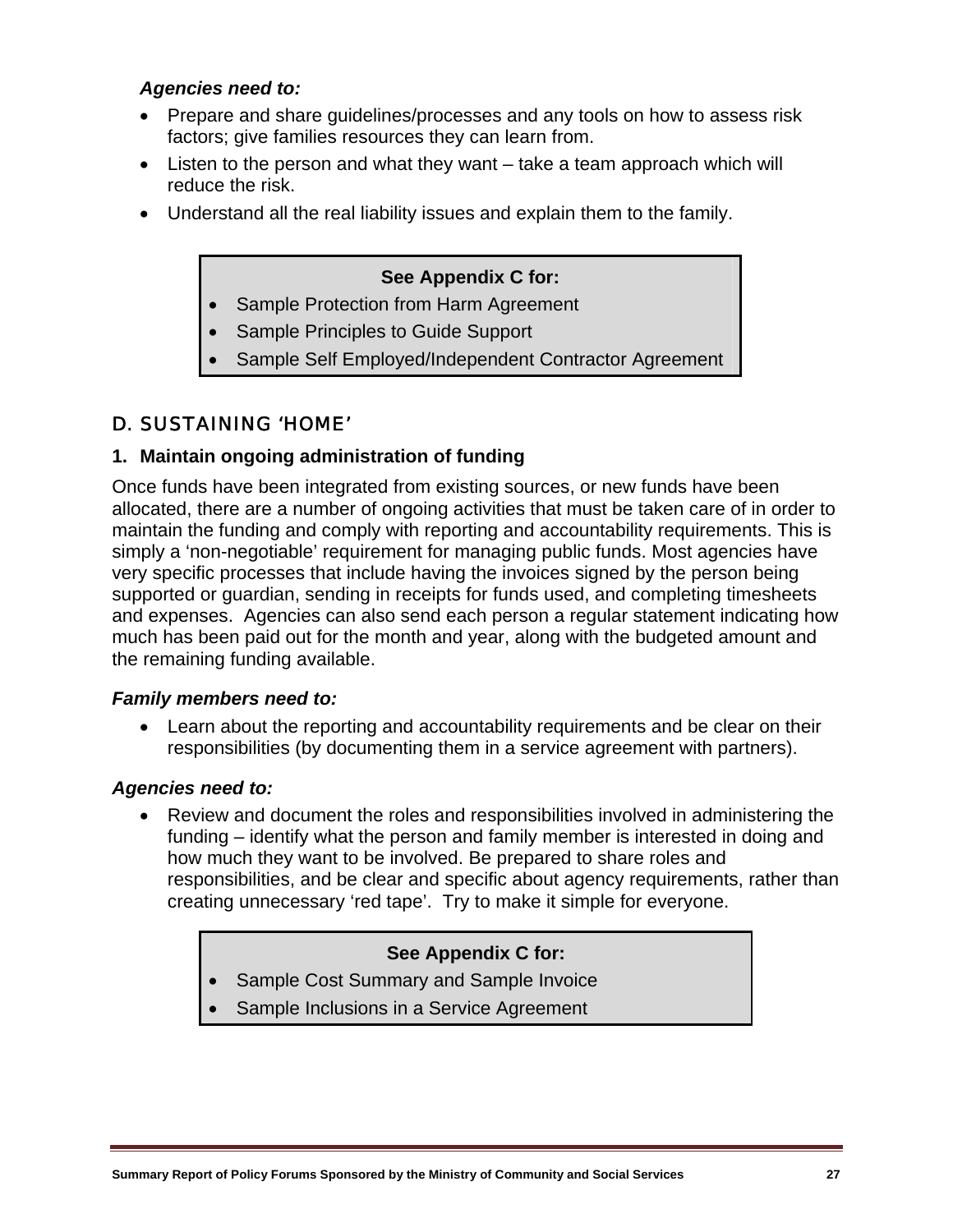# **2. Evaluate, monitor, review, and address quality assurance**

The quality points and indicators which were determined by the person and their trusted others early on in the visioning and planning process become, at this step, the benchmarks for outcome evaluation.

In addition to monitoring 'quality points' at pre-determined check-points (e.g., every six months), the family, agencies, and support circle would be advised, to ask themselves on a regular basis:

- What is working well? What is not?
- Do we have good processes in place to address problems early?
- How will we resolve conflicts or deal with complaints?
- How well are we doing in ensuring a satisfying, sustainable, supported arrangement for the person in their home of choice?

 *"The Circle of support makes it harder for parents to exercise veto power – we have to remember that it is the person we have to focus on."* (Parent)

Some important outcomes that the person, their family and the agency are aiming for are:

- That person goals and preferences regarding quality have been met/are present to the satisfaction of the person (and that this is measured based on identified indicators).
- That the relationship between the person, their supporters, the family, and the agency involved is flexible, based on open, honest and respectful communication, and supports the achievement of person preferences and goals. Areas of disagreement or concern are addressed and resolved through shared commitment to success.
- That the person is healthy, safe, and secure in their home of choice with a critical mass of caring people around them.
- That the roles and responsibilities of each person involved are clear.
- That support staff/workers are monitored and evaluated to ensure they do what they say they will do, are supporting the person according to the principles determined by the support circle, and that their relationship with the person is truly respectful and evolving.
- That the plan for support at 'home' is sustainable and that individualized funding is portable.
- That the financial systems and controls are in place for management of funds to support the individualized residential approach, and that the systems satisfy the reporting requirements of MCSS and agency policy. Ongoing accountability requirements for the funder need to be addressed – recognize that completing annual paperwork also helps to ensure ongoing goal setting and planning.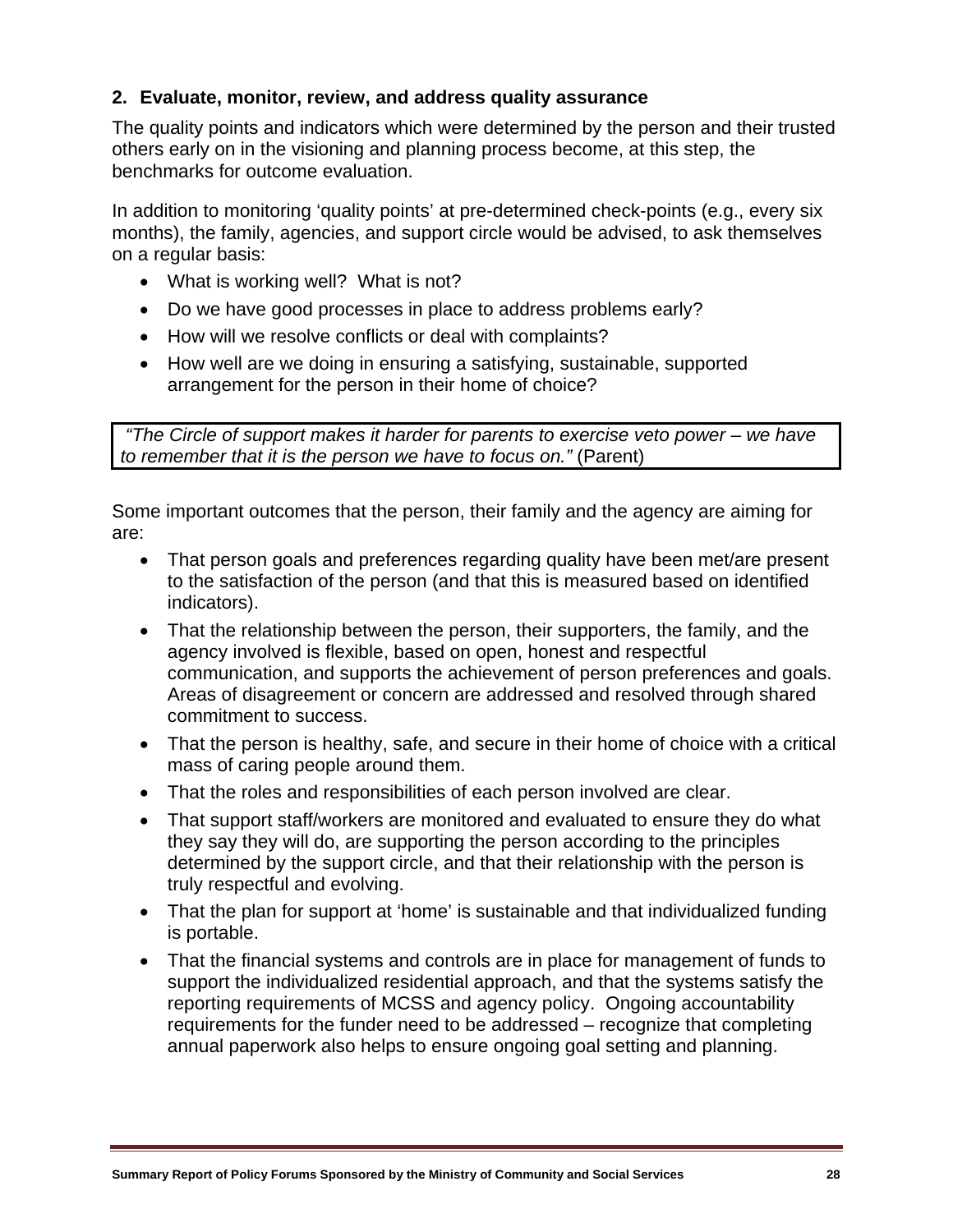# **3. Plan for sustainability of the individual's home**

One of the key pillars for an individualized residential approach is to ensure that their home can be sustained as long as possible. Clearly family members and the person's support circle place a high degree of importance on this.

People with a developmental disability and families are very concerned about what will happen after key family members are gone. Parents worry about how their family member's home will be sustained. They need peace of mind. This is a major issue that needs to be addressed within the developmental services sector, especially as more individualized arrangements are chosen and supported.

Some areas that need to be considered around sustainability are:

- Who is going to hold the vision into the future? Determine how to ensure that things will be in place in support of the person once the parents or key supporters are no longer alive.
- Where people with a developmental disability/families have a support circle, they may then want to consider formalizing this team to become an incorporated, legal, non-profit entity established to assist the person in maintaining his/her home even when other family members are no longer there. This more formal entity would meet less often than the support circle – likely when circumstances in the person's life change. Typically the individual, his parents, and friends, become the "directors" of such an entity (See Appendix A for Velo Microboards and Aroha web links).
- Make sure that everyone involved is comfortable and aligned with the sustainability plan and their particular roles and responsibilities, and that the person is fully aware of the plan.
- Families need to identify and consult with organizations (e.g. Planned Lifetime Advocacy Networks, Families for a Secure Future, Velo MicroBoard) with whom they can develop partnerships in order to be given the support and resources they need for building sustainability plans that support the individual's future – health, finances, routines of daily living, recruitment and hiring of staff, developing and managing a sustainable legal entity.
- Develop a crisis plan to address unplanned changes in the family (change of circumstances, accidental death, etc.).

#### *The Person being supported needs to:*

- Make sure they understand the sustainability plan, and if not, ask questions.
- Make sure to communicate changes in needs or preferences, or any new safety concerns.

#### *Family members and support circle members need to:*

- Become familiar with options for a sustainable entity to support their family member, including supported decision making options, power of attorney for property, power of attorney for personal care, and trust arrangements.
- Develop written agreements which define roles and responsibilities during times of change.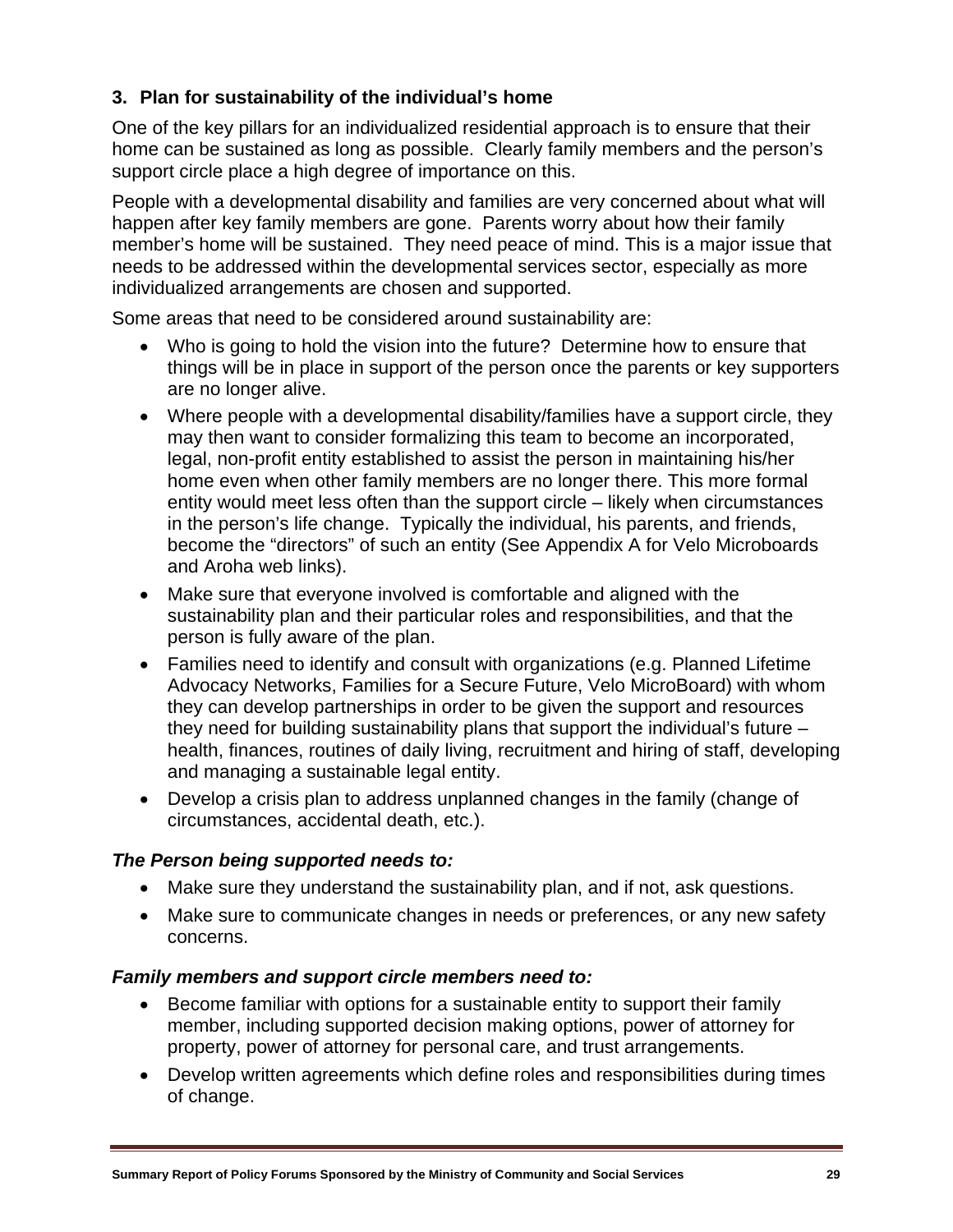- Set up their own will, power of attorney for personal care, power of attorney for property, and trusts – that are aligned with the agreed upon sustainability plan for the person.
- Develop a relationship with a service provider so they have someone in place in the system – recognizing that trust builds over time.
- Share the individual's plans and philosophy with the agency and document same, so staff changes can support a consistent approach that works.
- Involve the agency in this process and work with the agency to ensure this is continued when they are no longer able to be active, or following death.

### *Agencies need to:*

- Ensure new staff, during their orientation, have time to learn about the person, their plan, and their values and preferences to ensure continuity of approach.
- Develop a strategy and create an environment to retain staff to ensure continuity.
- Prepare written agreements defining roles and responsibilities.
- Ensure funds are attached to the person and family (individualized, portable, evolving as needs change).
- Learn from other agencies and organizations (e.g. Legacy Supports, Brockville and District Association for Community Involvement, Lifetime Networks, Planned Lifetime Advocacy Networks) that have set up ways of committing to sustainability and succession.
- Ensure families are provided with written confirmation of individualized dollars and commitment over time.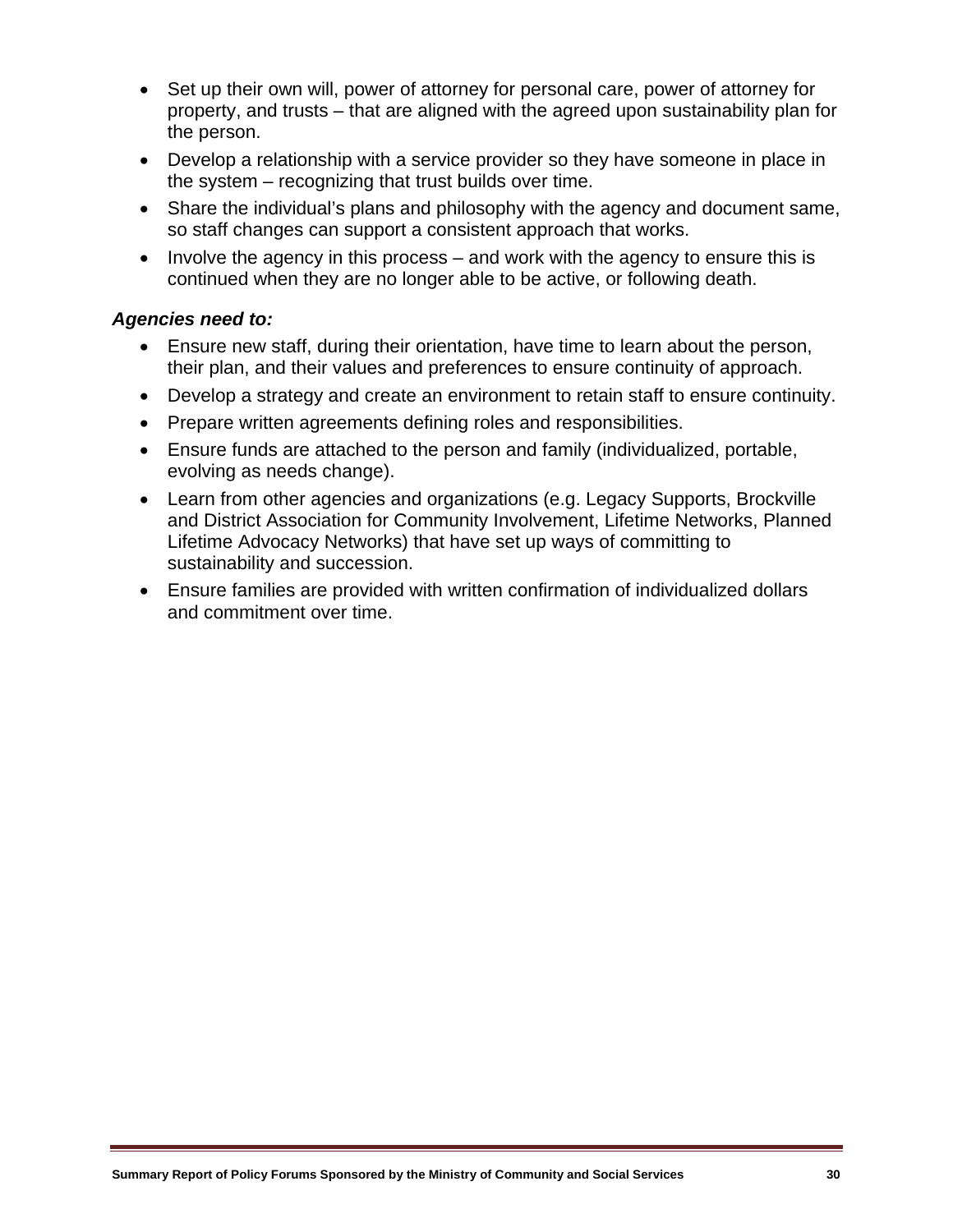# Part III: Moving Forward Together

Many of the resources needed, and specific actions that people with a developmental disability, families, and agencies need to take, to develop and support specific individualized residential approaches have been included in the previous section. At the Forums, participants were also asked what family members, agencies, and funders need to *have* and need to *do* in order to move forward together towards a more individualized way of thinking and doing business when designing and delivering residential support. There were many thoughtful contributions from participants about making this shift, some of which are included below.

# A. RESOURCES AND ACTIONS FOR PEOPLE SEEKING A HOME THAT IS RIGHT FOR THEM

#### **What do they need to have?**

- Their rights considered, choices respected, and voices heard.
- A community which does not exclude them.
- An opportunity to become informed and educated, and to have input into their own plans as well as into educating peers, families, and community.
- A 'home' of their choice and the opportunity to choose which agency supports them.

#### **What do they need to do?**

- Come together with one strong voice; approach agencies/funders together with their collective ideas to individualize residential supports; participate in policy forums and training.
- Challenge agencies when they are not putting the interest of the person first.
- Develop skills and comfort level in voicing their needs and preferences, as well as highlighting their capabilities.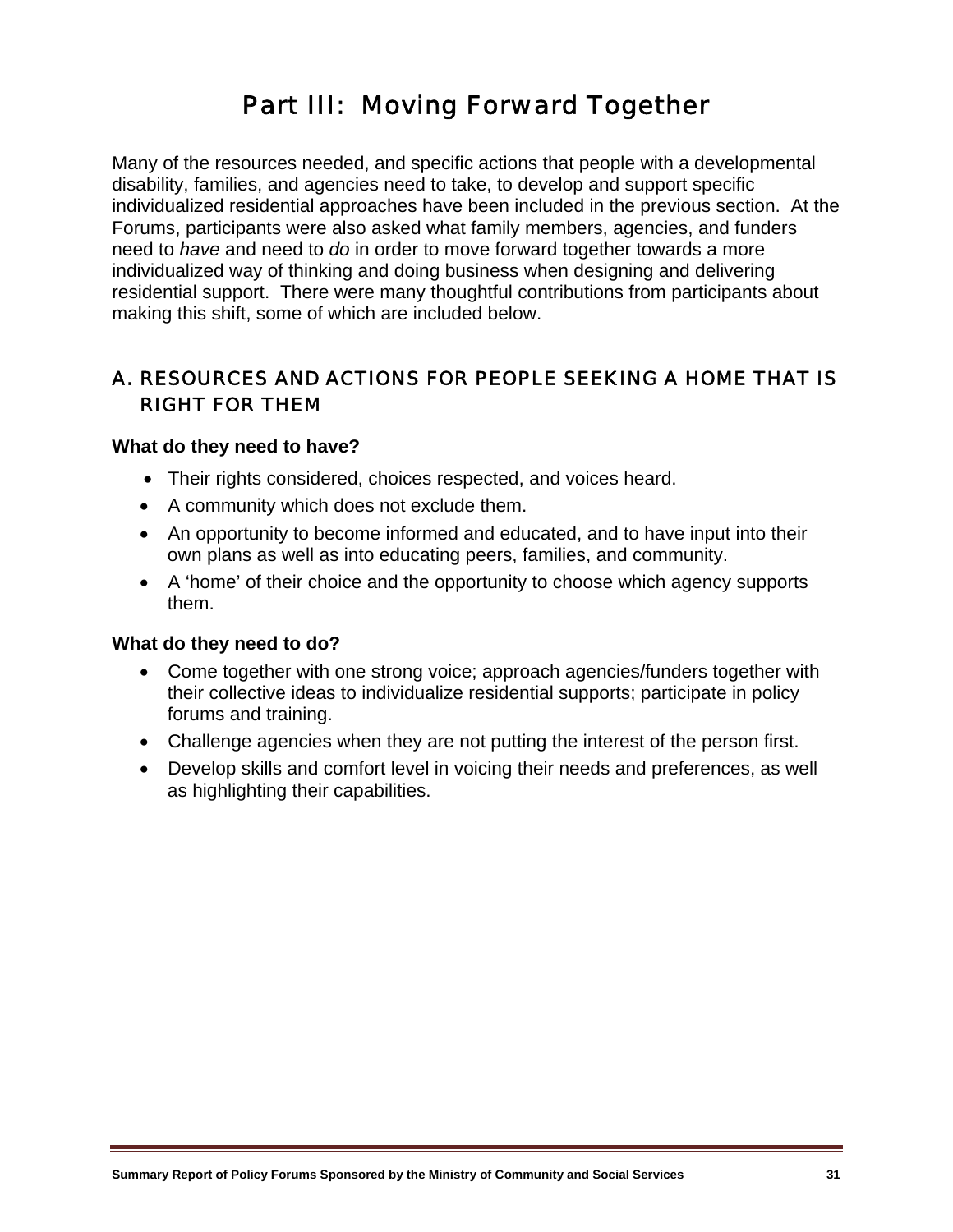# B. RESOURCES AND ACTIONS FOR FAMILIES

 *"Families need easy, accessible information. They need models that they can see and feel comfortable about".* (Family member on web survey)

*"The more success stories and innovative ideas I hear of, the more I can refine my own innovative ideas or these might trigger completely new ideas I had not thought of*." (Family member on web survey)

#### **What do families need to have?**

#### Voice and Choice

- A voice to ensure their family member's rights are considered and choices are respected.
- A channel and/or forum to ensure that they can communicate needs and preferences to responsive organizations and funders who will take them seriously and listen, even if what they want and need does not exist now.
- The choice to identify which agency they work with; options for accessing skilled planning and facilitation resources.
- Real choice around hiring, including equity in the funding they receive to hire dependable people (agency and non-agency staff) at same pay levels.
- Assurance that human resource supports (i.e., help with recruiting, hiring, paying, and managing staff) will continue after they are gone ("peace of mind"); someone to advocate for their family member into the future.

#### **Connections**

- Networks of other families and family/community groups, both along geographic and culturally specific lines/connections.
- Opportunities to meet with other families workshops, training, brainstorming.

#### Resources

- Assistance with writing proposals, funding applications, administration of funding, hiring and managing support staff, case coordination, financial planning on sustaining 'home', estate planning. Information on intricacies of independent supporter contracts versus agency-hired supporters.
- Real examples of how models are evolving and what has been done the costs of support, funding eligibility, owner and tenant rights, legalities regarding shared living arrangements, legal issues, strategies for sustainability (information about wills, savings, legal entities and trusts, power of attorney), tax exemptions and credits – to spark imagination and thinking, and to support realistic planning and sustainable solutions.
- A how-to manual accessed through a provincial website, including best practices for individualized residential approaches – guidelines/process for identifying risk, regulations (e.g., siblings cannot be paid caregivers), hiring own workers, estate planning, contract templates, job descriptions, etc.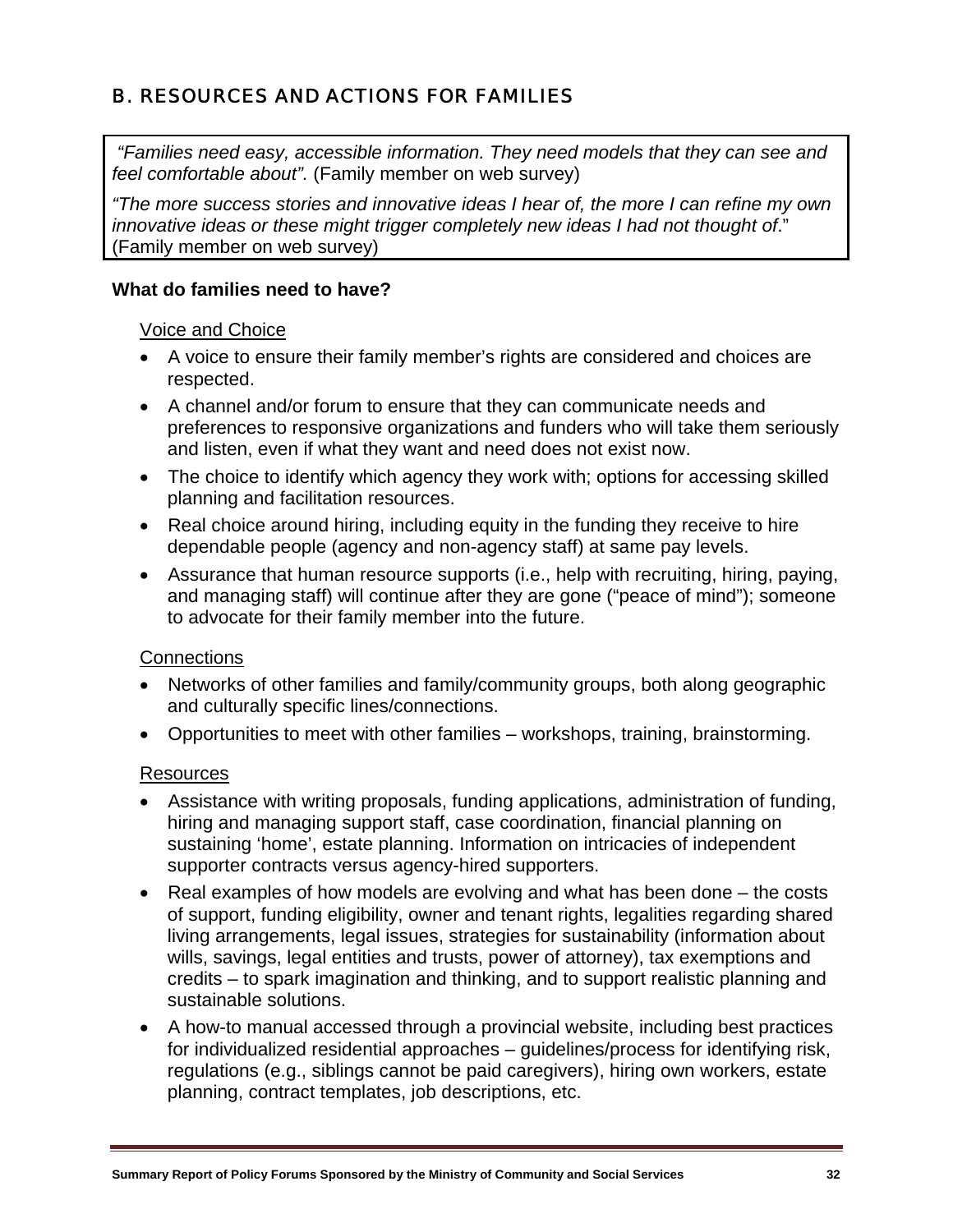- Assistance in preparing funding proposals and building creative funding strategies – including flexibility around what funds can be used (e.g., respite funding, sharing respite funding, and converting Special Services At Home (SSAH) funding)
- Resources for communication, community building, information and education, 'seed' money for development and facilitation of family networks (and assistance to access resources from other funders/sources).
- Access to affordable housing units and subsidies, separate from support funding.
- Information about by-law issues and condominium regulations which may impede the rights of people who need support and their need to share living spaces.
- Information about the role of the Ministry of Municipal Affairs and Housing, Ministry of Health and Long Term Care/Local Health Integration Network, municipalities, and private developers/investors in development of affordable and market housing.

# **What do families need to do?**

#### Voice and Choice

- Be prepared to advocate for their own and others' needs: do not expect that the system will provide a solution. Take an active role advocating for municipal bylaws which support citizenship, choice, and shared living (e.g. in-home suites, as-of-right condominium ownership, shared accommodations). Take an active role in pressing housing providers (municipality, other ministries, developers, and private landlords) to develop affordable housing options.
- Support and respect the choices and preferences of other people and families who may not choose individualized approaches.

#### **Connections**

- Join or develop a parent group or family network (could be an "online" group) in their community for information, support, and inspiration; share experiences with other families (document your journey for your family and others); mentor younger families.
- Build alliances and effective, open partnerships with responsive agencies. Help them to broaden their role to support people with a developmental disability and families in developing and sustaining individualized residential arrangements. Communicate, to local agencies, plans and proposals regarding the need for funding for individualized residential approaches, so that the demand can be accurately represented to funders.
- Learn to work together with agencies even when there is tension use problem solving, conflict management, and mediation approaches to work through issues. Challenge agencies if they are not putting the interests of the person and family first.
- Work with agencies, unions, and communities to develop skilled support people. Plan to interact directly with union representatives and help the union understand your needs, the shift to individualized approaches to 'home', and the continued and expanding need for skilled support. Share information about job satisfaction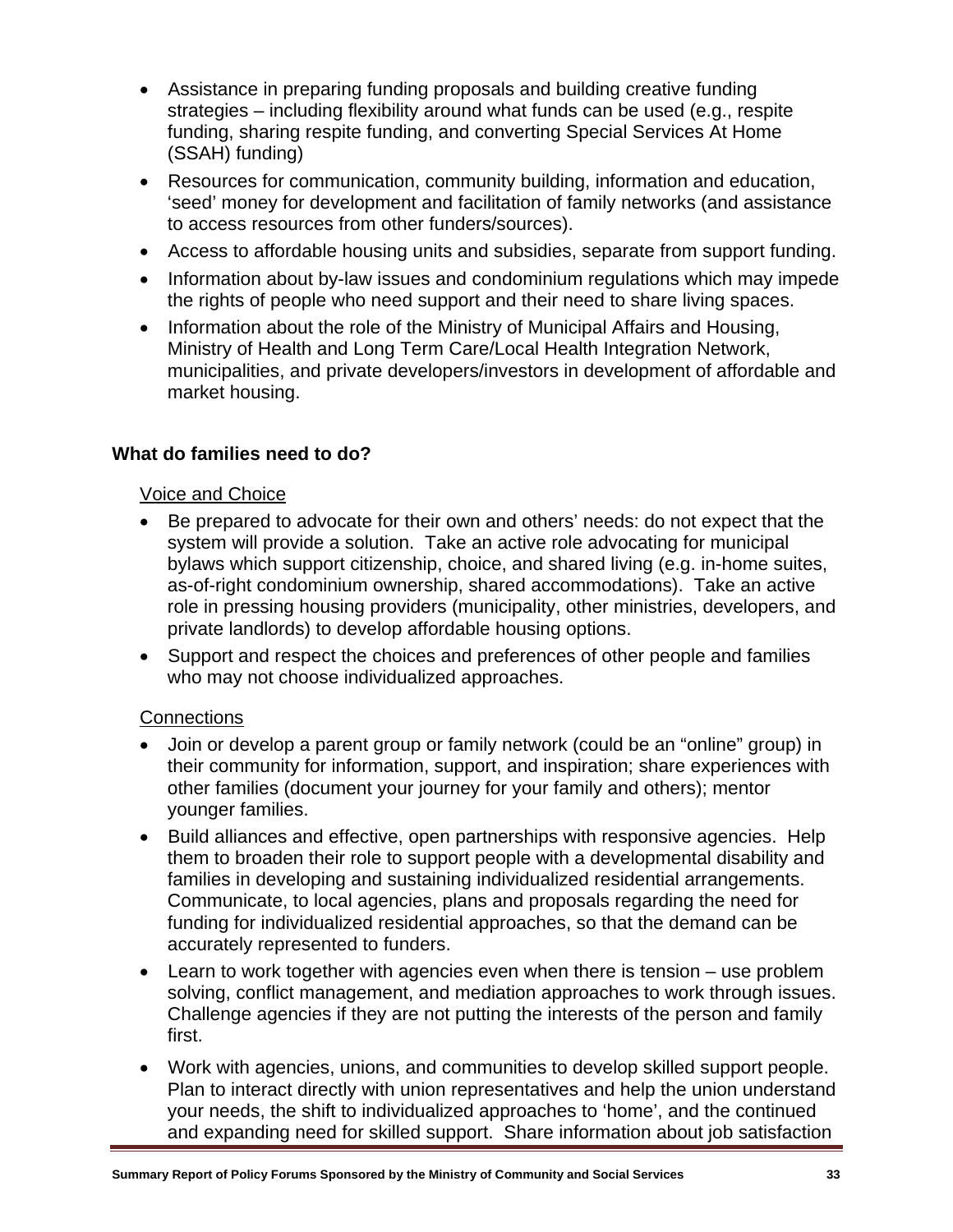and conditions of staff who are supporting individualized residential arrangements.

#### **Resources**

- Look for alternative sources of funding (e.g. Ontario Trillium Foundation, United Way, Foundations) for person planning, communications, community development, and family networks.
- Look at the viability of combining funds to support people with a developmental disability or sharing support workers in order to create shared connections, capacity, positive conditions for supporters, and efficiencies.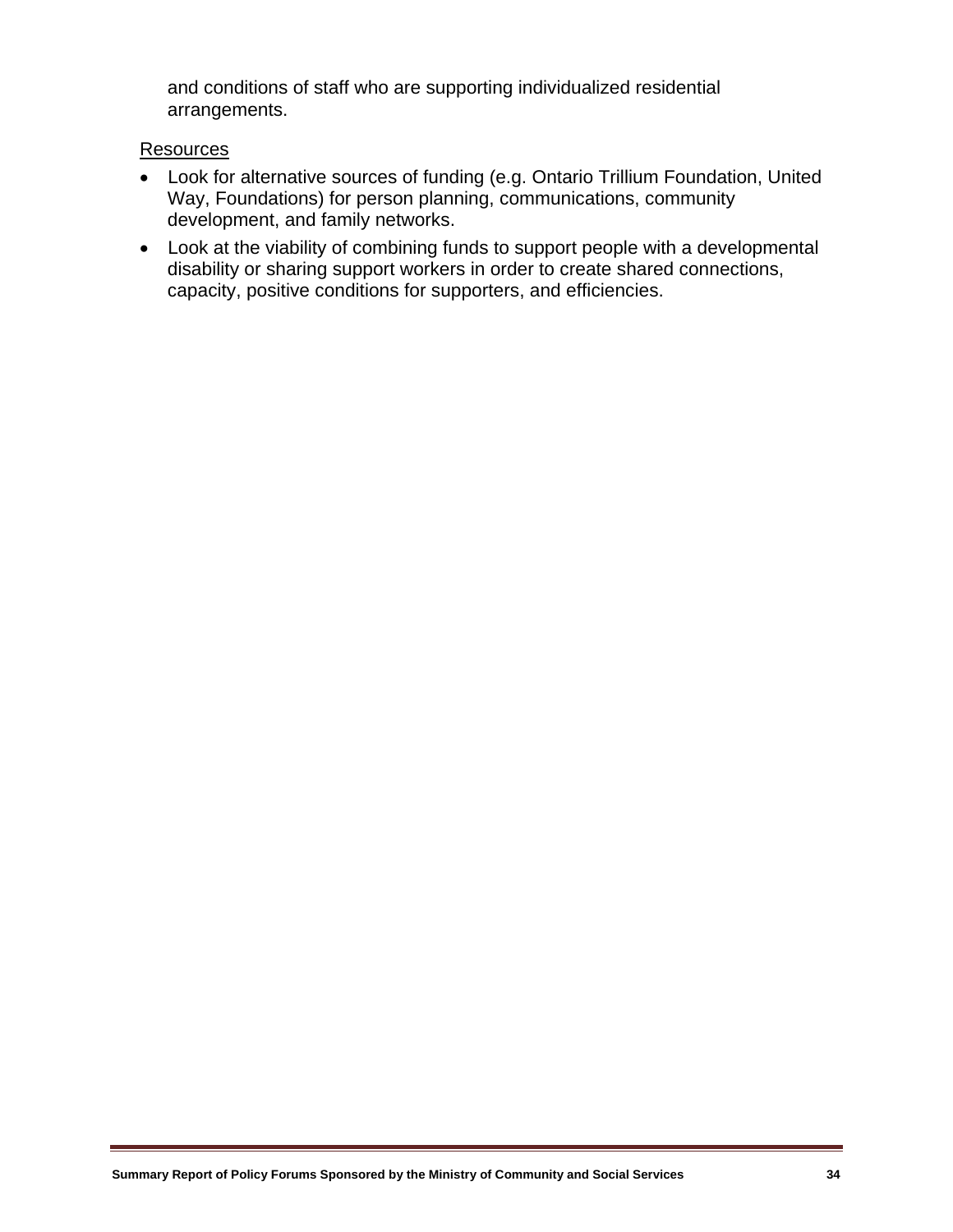# C. RESOURCES AND ACTIONS FOR AGENCIES

#### **What do agencies need to have?**

#### Organizational Cultures and Structures

- Organizational cultures (including mission and clearly aligned practices), which are values driven and are committed to be responsive to the needs and preferences of people who have developmental disabilities.
- Structures and clear policy guidelines that will enable them to respond to the stated needs and preferences of those who are seeking individualized approaches to 'finding home', including:
	- Accountability structures and guidelines to ensure transparency;
	- Service agreements which identify roles, responsibilities and liabilities with regard to 'home' and 'supports' offered in home situations;
	- Clear risk management/liability guidelines to support maximum independence and control by people with a developmental disability and families;
	- **Financial management policies and procedures in order to develop** transparent budgeting processes and support transition to individualized budgets;
	- **Problem and conflict resolution mechanisms and quidelines;**
	- Portability guidelines and structures (so that person budgets can be separated out, and follow the individual); and,
	- Governance guidelines which support people with a developmental disability and families to have input into how the agency role evolves, how needs are met, how outcomes are evaluated, and how support quality is monitored.

#### Knowledge, Skills, and Competencies

- Knowledge about effective community development practices; good connections to community; better, or more effective, outreach to identify needs and assets.
- Accurate information about demographics, service clubs/associations, housing capacity and providers/developers; knowledge of who the marginalized groups are in each community; information about cultural diversity and makeup of developmentally disabled population (numbers, how many with family, how many do not have contact with family).
- A resource document for agency staff which includes good information on best practices around Ontario, but also beyond; information to keep abreast of current changes in the field regarding individualized residential approaches, promotion of community inclusion, community development.
- Knowledge of best practices in developing individualized approaches with transitional-aged youth, with ethno-racially diverse populations, and with people with a developmental disability who do not have active family involvement (in particular children coming out of the child welfare system) to ensure equity of access and choice for people who may be marginalized.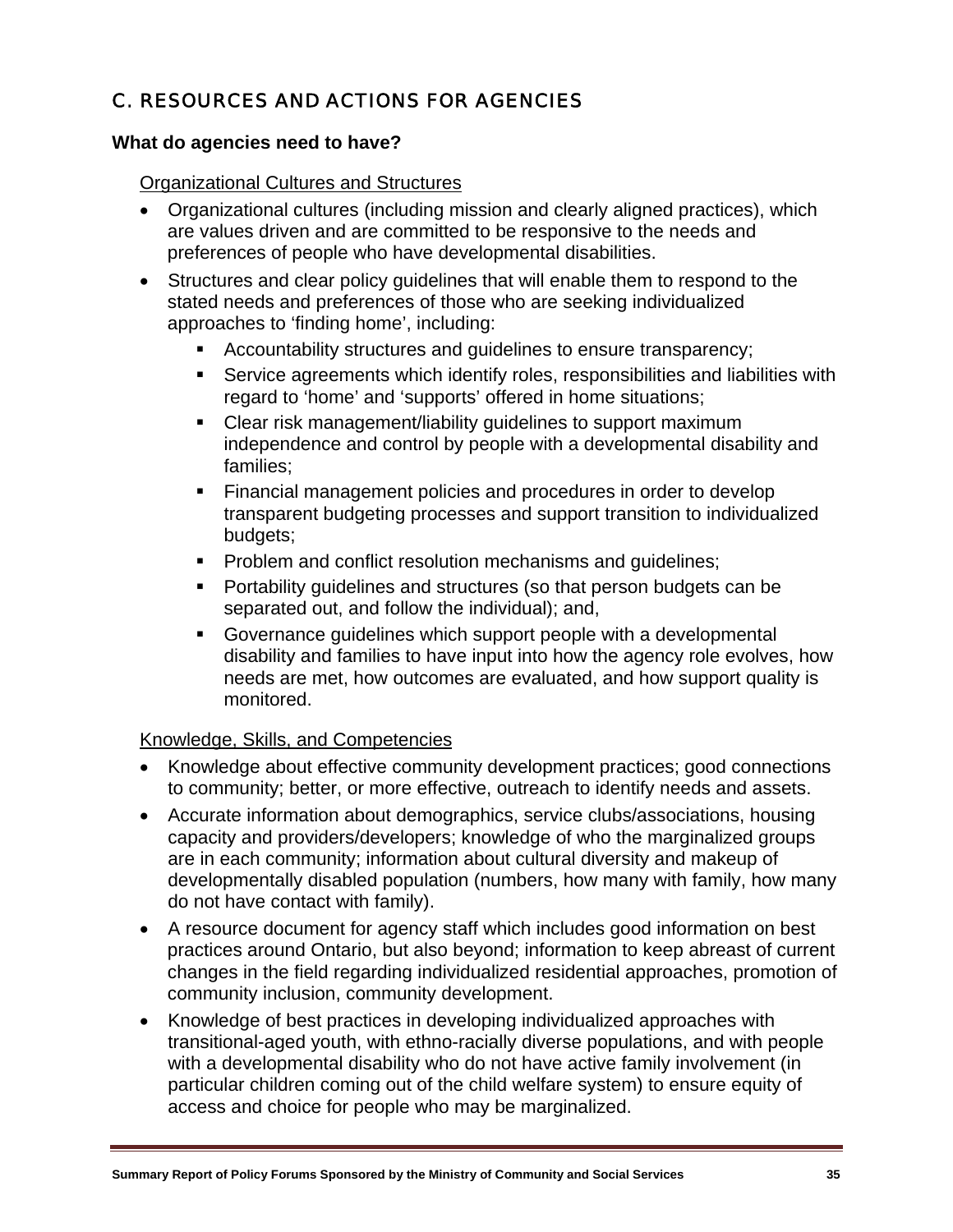- Skilled, trained, and flexible staff who work from a person-directed approach and can address the support requirements in individualized residential situations.
- Knowledge of evaluation methods to demonstrate impact of individualized residential approaches and resources for evaluation.

#### **Partnerships**

• Strong partnerships (trusted relationships) with families at the person level, but also in building agency and community capacity to support individualized residential arrangements and community inclusion.

# **What do agencies need to do?**

#### *"Take courageous steps to do things differently."* (Parent)

#### Organizational Cultures and Structures

- Clarify their core business and mission by asking: *What are we here to do? What will it take to respond to the needs of people with a developmental disability and families in this community, not just those currently receiving services, and to build community in order to support inclusion for people (and embrace the individualized residential support option)?*
- Clarify their core values by asking: *What values drive what we do? Are person choice and person-directed living, supporting people towards full inclusion, equipping people with a developmental disability and families to take the lead, and building community capacity top of mind?*
- Align board leadership and staff around mission and values which are consistent with the foundations of individualized residential approaches, and demonstrate that they are 'living' these values.
- Deconstruct and reconstruct at least part of their organization for example, some organizations recommend the separation of support and housing development functions, and the separation of planning and support functions (with housing development and availability becoming a responsibility of the community, rather than just the developmental services sector).
- Recognize that not everyone has a family may need to 'redefine' family, think about equity and access.

#### Knowledge, Skills, and Competencies

- Be willing to innovate with new areas of practice to build knowledge and evidence of creative approaches; share best practices and success with funders, publish in newsletters, journals.
- Take a retrospective look at what worked, didn't work lessons learned, evaluations, feedback from the person being supported and the family, including outcomes from each of the funded individualized residential approaches (as they have not all been implemented as intended).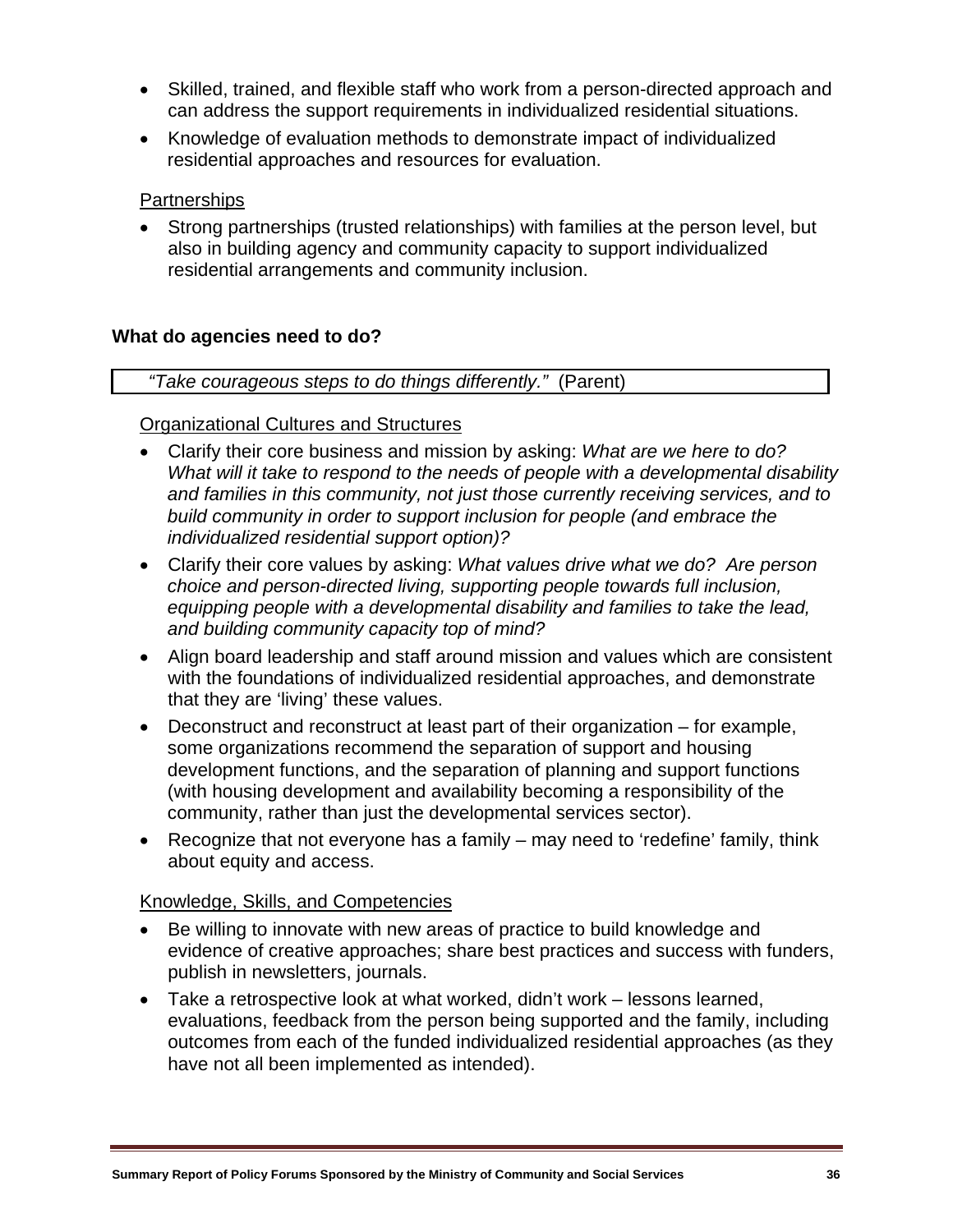### **Partnerships**

- Be transparent, and communicate more with families, about challenges and pressures– creating a dialogue and a trusting relationship to work through barriers.
- Work with people with a developmental disability and families engage, educate, ask what they want, even if they are not connected, and even if you do not have what they want.
- Be prepared to let people with a developmental disability and families take charge – not only about finding 'home' for the individual, but also around what the organization needs to do, what their values are, and their commitment to quality and accountability.
- Understand the most important elements of partnership are building trust through open communication, honesty, availability, not being in control of everything, commitment, and sharing leadership and resources. Be receptive to proposals; be open minded to new ideas of supports and prepare to be flexible (rather than saying 'we do not offer that' or 'there is no funding for that', or 'we cannot').
- Address labour relations issues by strengthening the relationships, and increasing communication with unions; share information including feedback from staff who are working in individually focused support roles (especially where the support staff have reported increased satisfaction, flexibility, autonomy, sense of purpose). Continue to review, address, and negotiate the collective agreement to increase flexibility around staff roles.
- Find new partners to help stimulate thinking, build connections at person and agency level, and develop housing options (e.g., bring in non-traditional collaborators – business people, developers, service club leaders, mental health providers, and/or the municipality).
- Share the real picture of the needs and demand for services with funders, e.g., sharing the specific requests and identified needs of people with a developmental disability and families in order to build the conditions at the system level to support individualized residential approaches. Send in proposals to Regional Offices and planning tables (where appropriate) which move the possibilities forward, are creative approaches to 'home', and include collaboration around housing development with other funders.

#### Delivery Offerings and Responses

- 'JUST DO IT' start with one person and build the resources, tools, and supports needed as the process evolves.
- Focus on quality standards by using evidence-based and needs-based approaches.
- Engage people with a developmental disability and their families, including those in culturally-specific communities, those with younger children who are just coming through the school system, and first generation immigrants with developmentally disabled children by offering outreach, orientation sessions, training days, education, and forums. Provide information in multiple languages and broadcast information broadly and in different formats (via phone, websites,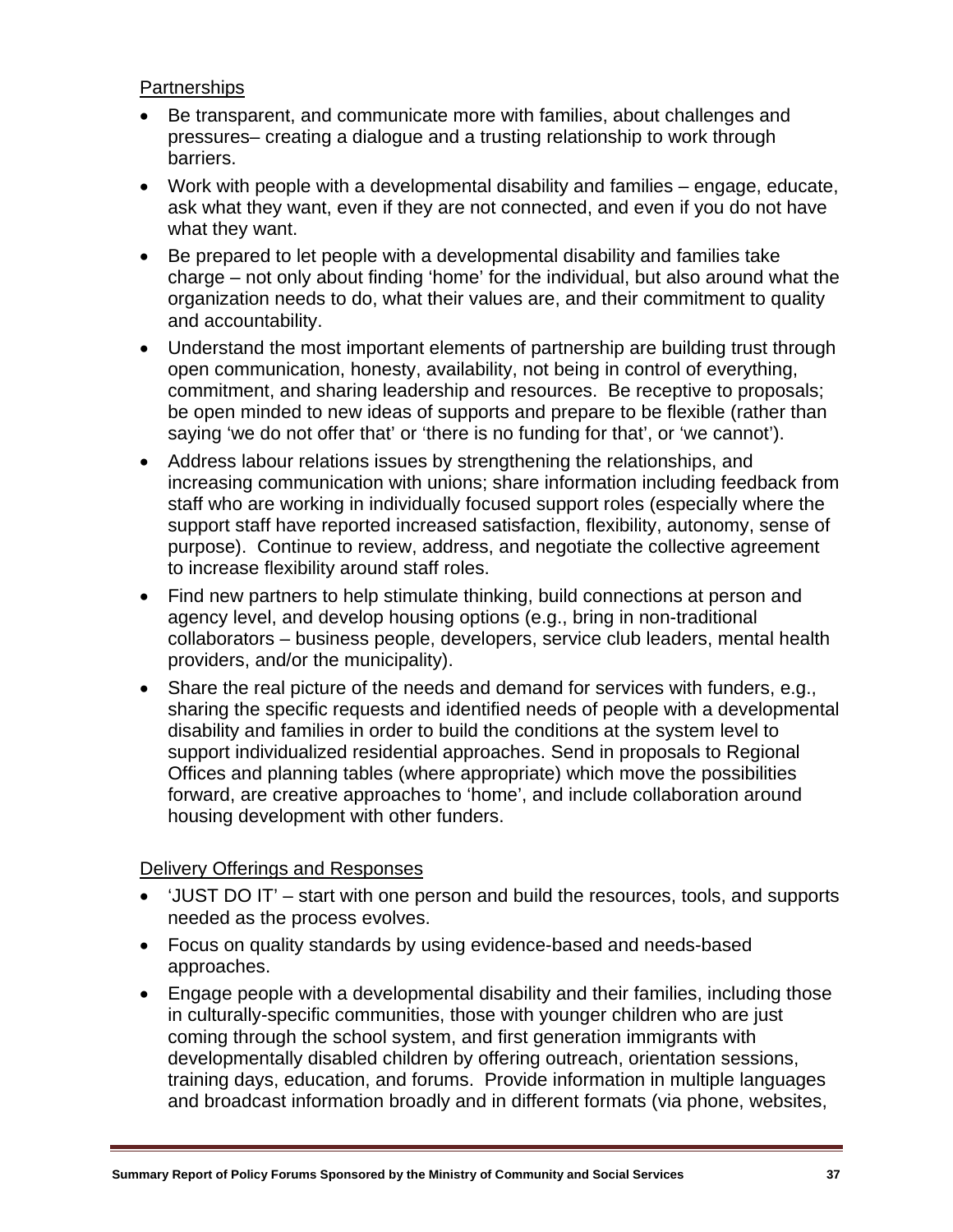flyers, etc). Use existing family groups and informal networks, schools, medical offices, and central access points to disseminate information.

- Offer essential services which support individualized residential approaches, including planning ( lifelong planning options, support circle development, sustainability planning, and financial planning services), coordination of in-home supports (hiring, screening, managing, paying, contracting out, or actually delivering supports), accounting and administrative services (including assistance in completing applications for funding as needed), housing development, community development, and innovation support components.
- Provide tools and resources to support individualized residential approaches, including easy software for reporting and accounting, practices for transitioning to individualized residential approaches, and assistance with grant applications and proposals.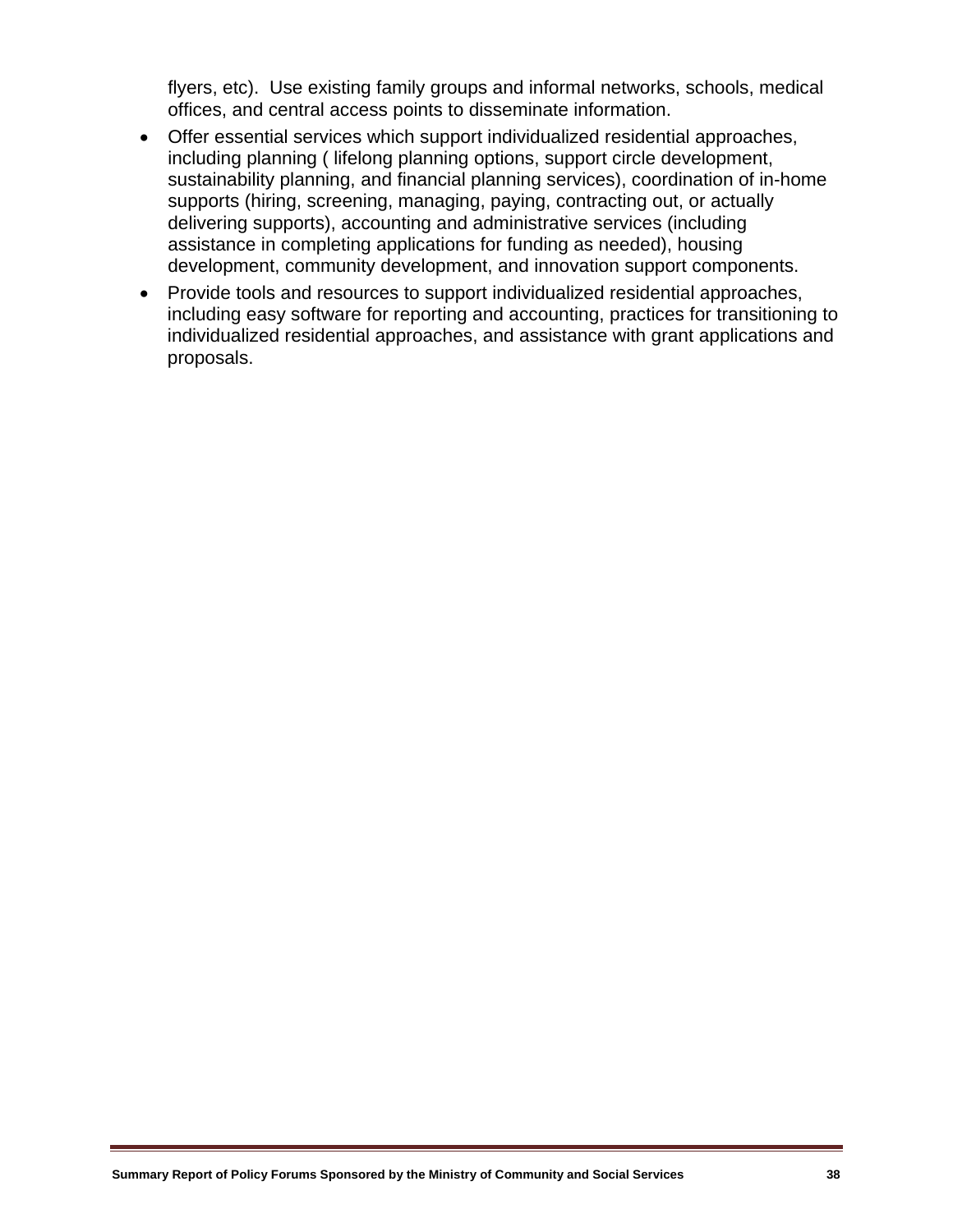# D. MESSAGES TO MINISTRY OF COMMUNITY AND SOCIAL SERVICES

#### In relation to capacity building

- Make funding available for training, mentoring, secondment approaches to build capacity in the sector and in the 'inclusion' community (e.g., second staff from organizations who are best practice leaders to inform/mentor other people and organizations).
- Fund community development, influence and partner with other ministries to build community capacity for inclusion, increase affordable housing options, and address poverty issues which are barriers to 'finding home'.

#### In relation to communication, information and resources

- Develop and circulate a consistent, clear definition of IRM which incorporates more than the family partnership and physical descriptions – include valuesbased planning processes as underpinnings.
- Fund the development of, and distribute, a comprehensive best practices document and framework for the individualized residential approach.
- Implement a broad communication strategy (multi-language and media) regarding the developmental services transformation, community inclusion, and individualized residential supports.
- Hold a conference for agency staff and boards "how to" move to this approach and address the areas that hold them back (particularly the tension between transformation principles and accountability and risk management requirements); develop quality and accountability guidelines for agencies.

#### In relation to change leadership

- Provide values-based training to Ministry staff.
- Request and use accurate data for long range, needs-based planning actual prevalence rates and projections, number of persons/families requesting individualized residential supports.
- Make individualized residential funding a clear and stated priority, fund it, and promote it.
- Allow the space for risk taking Ministry needs to define an acceptable level of risk and promote innovation; fund creative projects and celebrate the innovation that results. Promote, incent and support agencies to evolve and provide choice and diversity in residential options.
- Take some bold moves: identify expectations and standards for a meaningful percentage of all new funding to be allocated to individualized residential approaches; require unbundling and move towards individualized budgets.
- Ensure financial strategy during transitions to support organizational change and shift to more individualized approaches.
- Ensure accountability for funds is based on outcomes for people, not just number of beds and dollars spent.
- Develop more flexible reporting requirements to facilitate moving funding resources to person budgets and integrating funding streams.